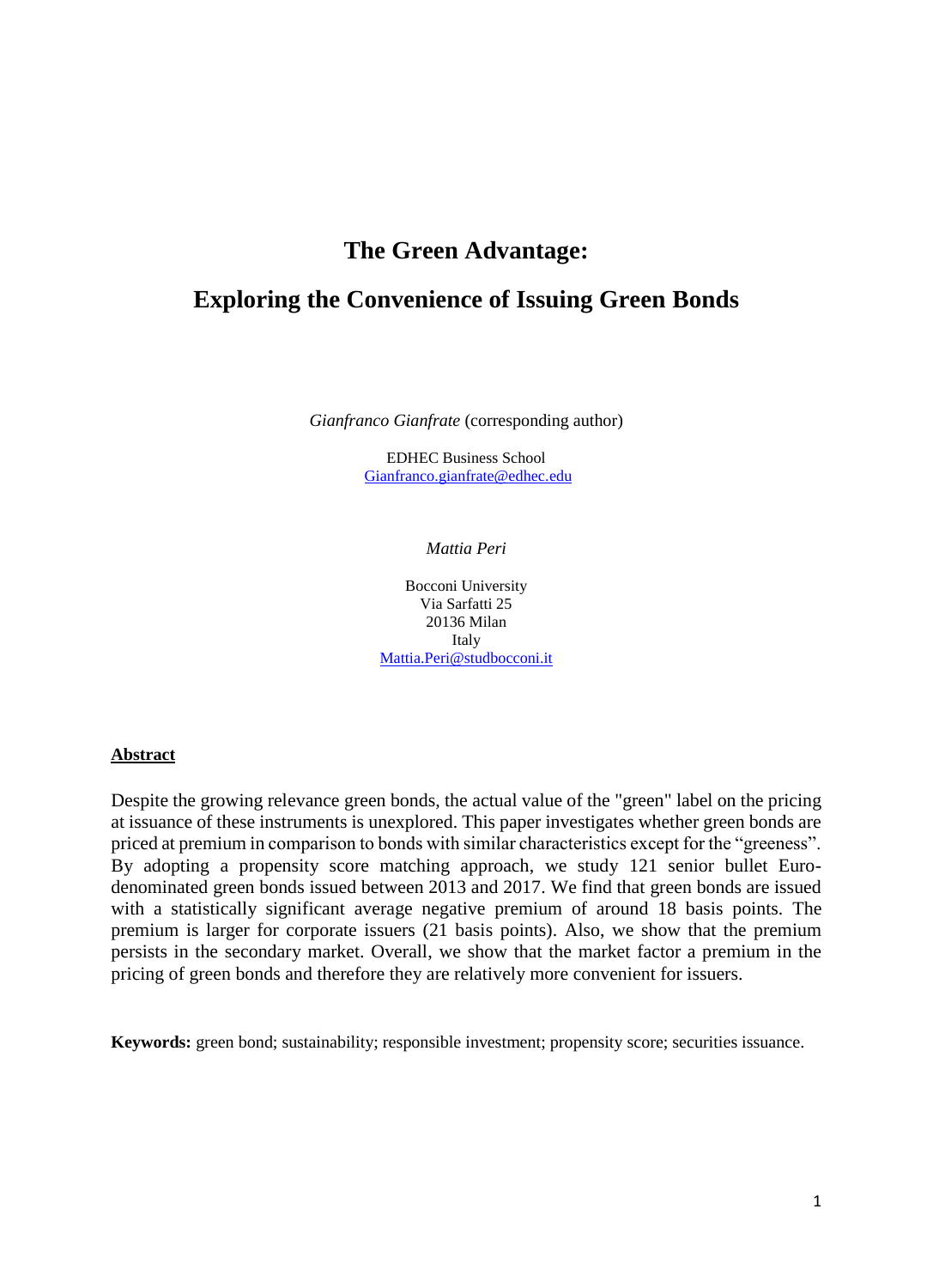## **1. Introduction**

During the 21<sup>st</sup> Conference of Parties (COP21) in 2015, the 196 participating countries agreed to "make finance flows consistent with a pathway towards low greenhouse gas emissions and climate-resilient development" in order to "hold the increase in the global average temperature to well below 2 °C above pre-industrial levels". The issue of how to finance the transition to a global low-carbon economy in order to achieve this ambitious goal appears more and more crucial, especially when considering the massive amount of financing necessary to shift from rhetoric to action. OECD estimated that approximately USD 103 trillion of additional investments will be required between 2016 and 2030 to meet global development needs in a way that is climate compatible (OECD 2017). With banks having restricted lending capabilities and public budgets often under strain, private sector sources of capital need to be engaged. In this perspective, green bonds are considered to be a fundamental financial tool to facilitate the transition towards a low-carbon economy (World Bank, 2015).

Green bonds are a relatively new type of bonds defined by the International Capital Markets Association (ICMA) as "any type of bond instrument where the proceeds will be exclusively applied to finance or re-finance, in part or in full, new or/and existing eligible green projects". In other words, green bonds are conventional bonds with just one distinguishing feature: proceeds are used for environment-friendly projects, primarily related to climate change mitigation and adaptation. The Green bond market aims therefore to enable and develop the key role debt capital markets can play in funding projects that contribute to environmental sustainability. The evolution of this market over the last years confirms the tremendous potential of this financial instrument. Indeed, since the European Investment Bank (EIB) issued the first Green bond in 2007, the market has kept growing and becoming more sophisticated.

This paper investigates how the market prices green bonds, and whether issuers are able to achieve a lower yield by issuing a bond labelled as "green" rather than an equivalent non-green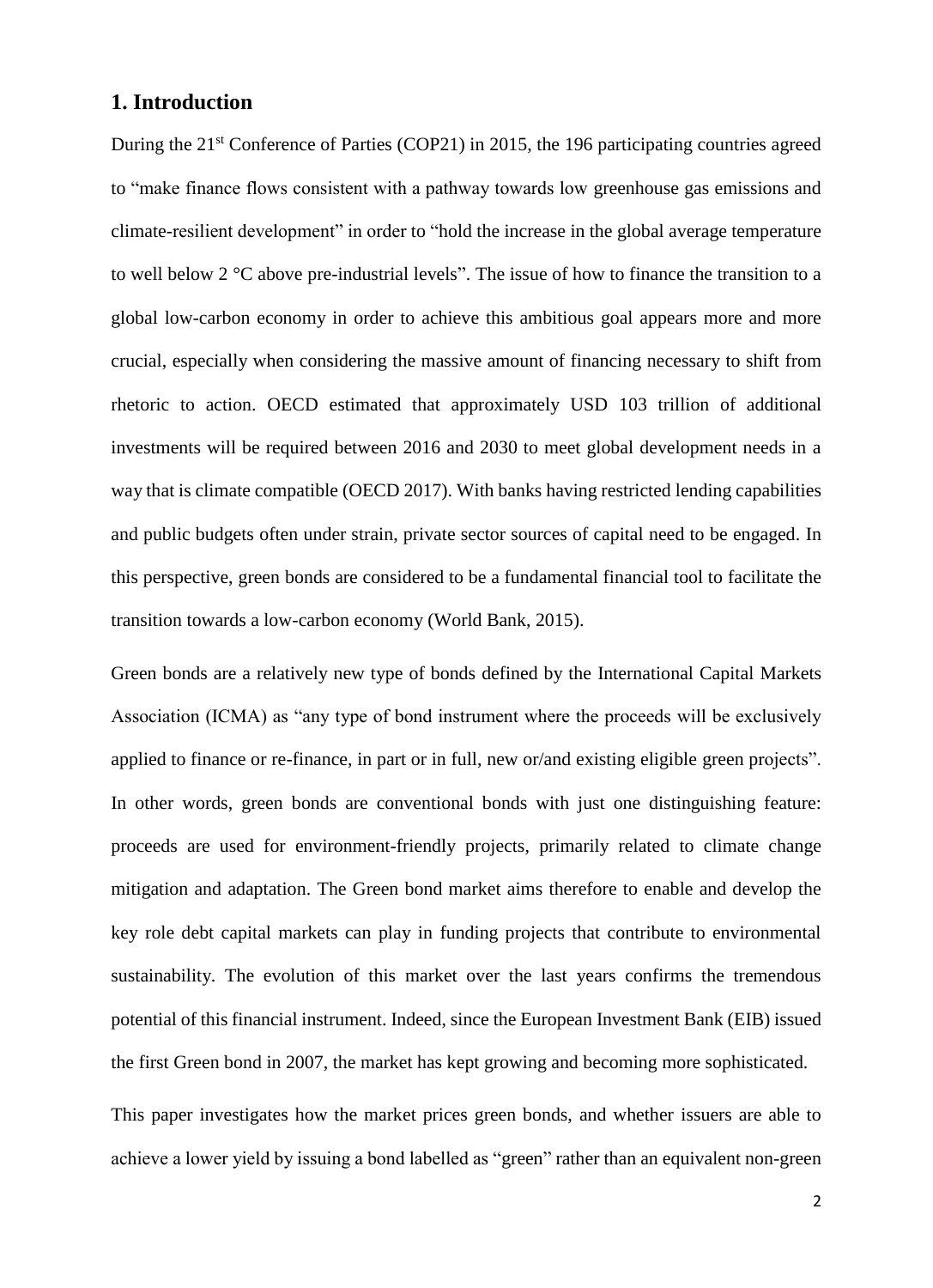bond ("conventional bond" in the remaining of the paper). Empirically, we adopt a propensity score matching approach to study the pricing of green bonds in the Euro primary and secondary markets.

Our paper is, to the best of our knowledge, the first measuring the primary yield of green bonds and thus estimating the relative convenience to issue bonds labelled as green versus conventional ones. Our results show that there is a significantly Green bond premium (meaning a spread discount) incorporated in the Euro-denominated Green bonds' primary yields. Furthermore, the premium is consistent across issuers' types. The same analysis performed on the same sample of Euro-denominated bonds but considering the bonds' bid I-spreads (Interpolated spreads) at different dates instead of the spreads at issuance advocates for the existence of a lower (in absolute terms) but still significant Green bond premium also in the secondary market. Our findings suggest that, even taking into account the extra-costs needed to obtain a green certification for the issuance, green bonds are relatively more convenient for the issuers. Hence, green bonds are potentially beneficial not only to society, but also to the issuers because they can reduce the cost of debt capital.

The remainder of the paper is organised as follows. Section 2 introduces the relevant literature on the Green bonds market performance in primary and secondary markets. Section 3 describes the database and the samples that will be used to carry out the analysis. Section 4 presents the main methodological approach. Section 5 describes the findings obtained using this empirical model. Section 6 discusses the sources of the Green bond premium. Section 7 contains a discussion about our findings and concludes.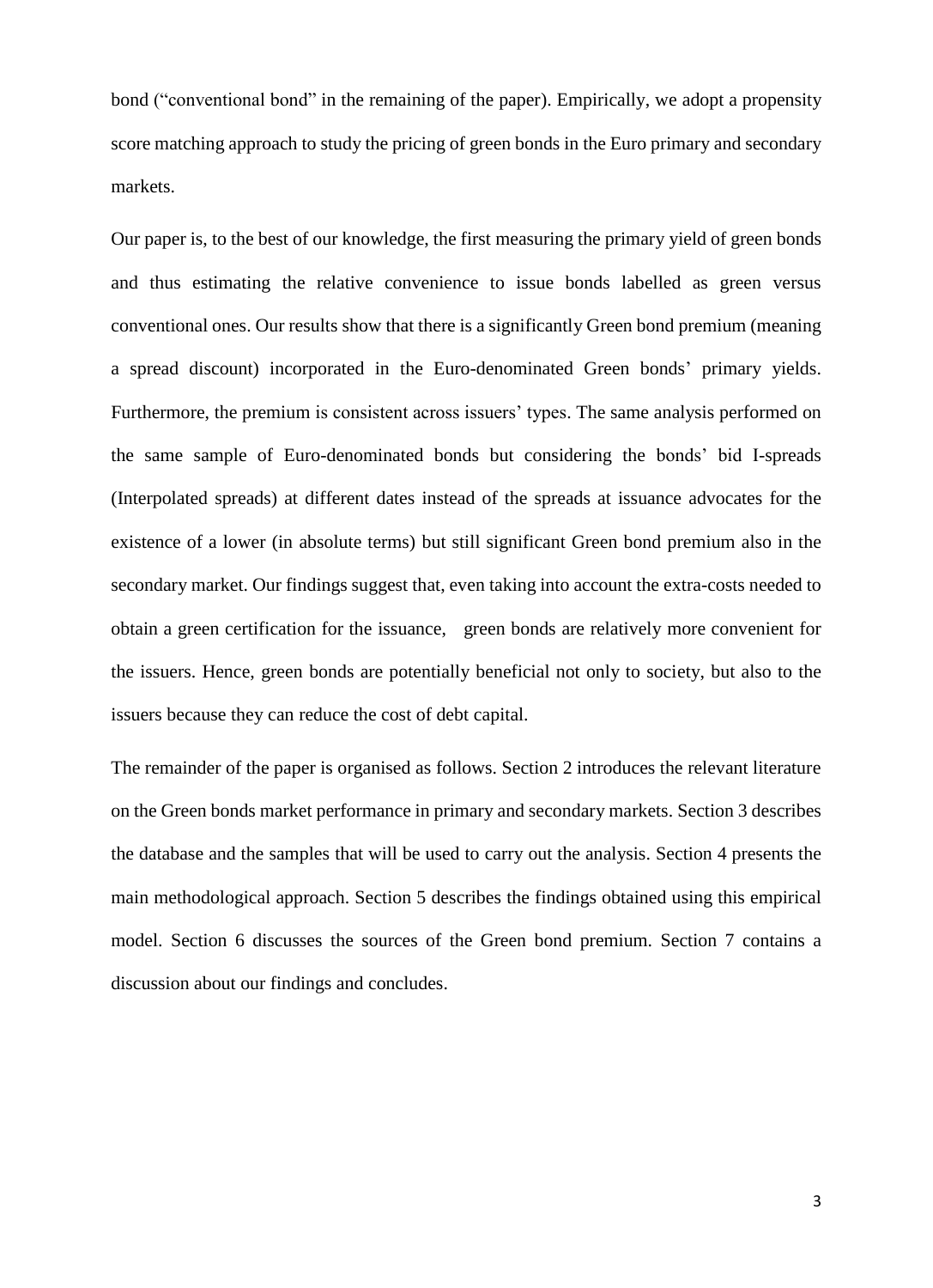## **2. Literature Review**

Green bonds are a recent phenomenon and the actual boom of this class of bonds started in 2013. Consequently, an initial exhaustive Green bonds database has become to emerge only recently. This explains why to date the scholarly literature covering Green bonds is limited.

Barclays (2015) first attempted an estimation of the performance of Green bonds finding a -20 basis points difference between the spread of Green bonds and comparable conventional issues (therefore investors pay a premium for Green bonds).

On the other hand, Ge and Liu (2015) examining how a firm's corporate social responsibility (CSR) performance is associated with the cost of its new bond issues in the US market, found that firms with better CSR performance are able to issue bonds at lower cost. Similar conclusions have been reached by Oikonomou, Brooks and Pavelin (2014). Bauer and Hann (2010), analyzing a large cross-industrial sample of US public corporations, found that environmental concerns are associated with a higher cost of debt financing and lower credit ratings, and proactive environmental practices are associated with a lower cost of debt. Stellner, Klein and Zwergel (2015) found only weak evidence that superior corporate social performance (CSP) results in systematically reduced credit risk; besides, they found a decrease of corporate bonds' z-spreads of around 9.6 basis points if the CSP of a company mirrors the environmental, social, and governance (ESG) performance of the country it is located in. On the contrary, Menz (2010), focusing on the European corporate bond market, observed that the risk premium for socially responsible firms was, *ceteris paribus*, higher than for non-socially responsible companies, although this finding is only slightly significant.

In 2016 I4CE stated that "there is no clear evidence that Green bonds reduce the cost of capital for low-carbon projects organizations", while HSBC (2017) argued that Green bonds price the same as conventional bonds but trade higher. The Climate Bonds Initiative (2016) looked for the existence of a "Greenium" at issuance (i.e. a persistent negative new issue premium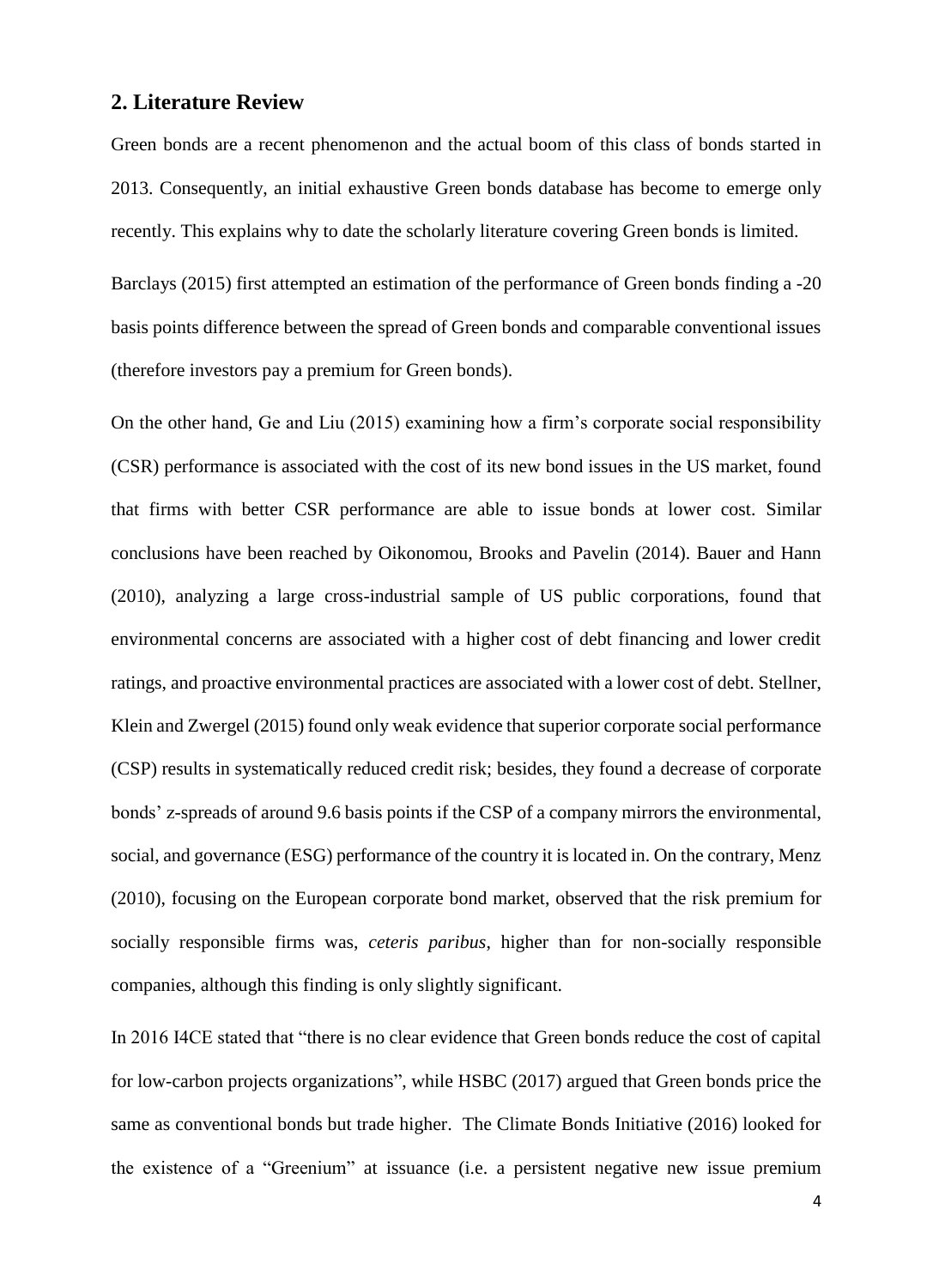associated with Green bonds) focusing on 14 bonds; they conclude that it seems to exists only for some bonds. However, they found that Green bonds' spreads tighten considerably in the immediate secondary market.

Bloomberg (2017) found, in line with Barclays, the existence of a strongly negative Green premium of about -25 basis points in the secondary market. On the other hand, Karpf and Mendel (2017) investigated the yield term structure of Green and conventional bonds in the U.S. municipal bonds market and found that Green bonds seem to be penalized by the market, as they are traded at higher yields, which implies a positive premium. Zerbib (2017) has analyses the Green bond premium focusing on 135 investment grade senior bullet fixed-rate Green bonds issued worldwide. The paper shows that bondholders pay an average Green premium (statistically significant) of 8 basis points in the secondary market. Natixis (2017), focusing on the bonds issued by the governmental agencies finds that, although there is a "shy Green advantage" in the supranational, sub-sovereign, and agency (SSA) primary market, the Green premium on the secondary market is not so evident and is quite volatile. Morgan Stanley (2017) finds that investors can buy Green bonds at similar spread levels to conventional bonds after adjusting for sector, curve and currency.

All in all, the evidences about the existence of a Green-related premium/discount in the secondary and primary bond markets are mixed. Further research on this topic is therefore needed, especially with more data available and apparent growing interests from both issuers and investors. Our study extends the literature on Green bonds by providing evidence of the existence of a significant negative Green premium in the Euro-denominated primary market adopting a propensity score matching methodology and suggesting that this premium persists also in the secondary market.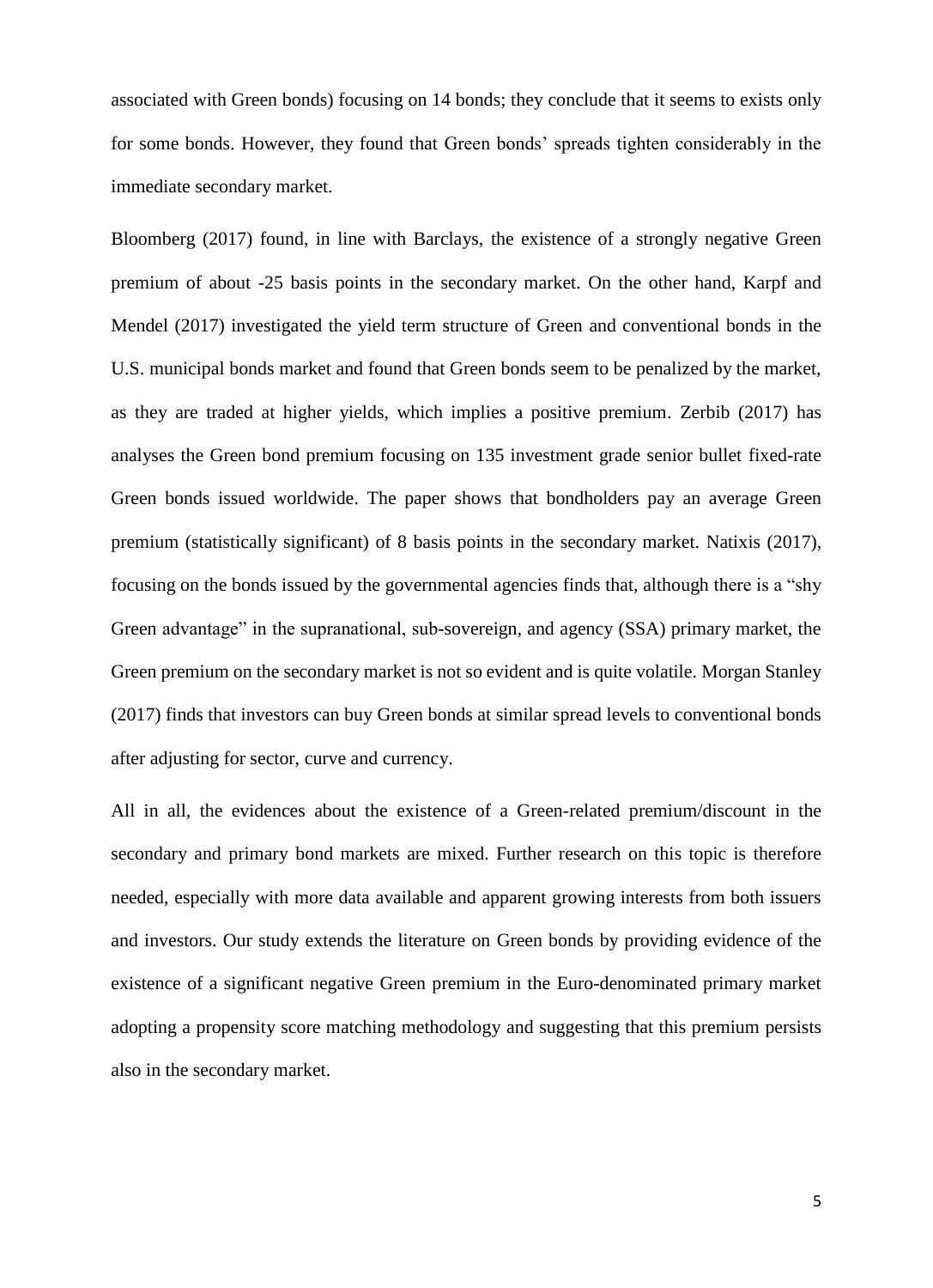## **3. Data description**

We set up our samples in order to evaluate, through propensity score matching techniques, the difference between yields at issuance of Green bonds and their conventional peers. Our data come from "Bond Radar" of Bloomberg. Specifically, our initial sample comprises all the bonds issued from January 2007 to December 2017. For every bond, Bond Radar provides detailed information about the bond issues' and issuers charcteristics. In addition, Bond Radar provides the emission yield/spread: this is generally the yield of a government bond with a corresponding maturity or the mid-swap rate, which depends on the currency of denomination and tenor of the security. In particular, USD-denominated bonds usually have the price expressed as a spread over the related benchmark government bond, while the large majority of EUR-denominated bonds are priced over the Euro mid-swap rate ("€MS"). As a consequence, when we analyse the Euro market, the outcome variable is not the primary yield, but the spread over the Euro mid-swap rate. The advantage for our analysis of using the spread as outcome variable is that, while the primary yield widely depends on the macroeconomic conditions of the market (captured by the  $f(MS)$ , the spread is just a function of the country, industry, firm and bond specific characteristics. Moreover, during the execution of a new issue the €MS is given and investors demand only affects the spread. In other words, if there exists a Green bond premium, it is totally incorporated in the spread. Hence, considering the spread alone instead of the yield greatly improves our ability to isolate the effect that the Green label may have on the price of a new bond. In addition, this helps to reduce the "issue-date bias", i.e. the bias that arises when the only relevant difference between two matched issues (apart from the pricing) is the date of issuance: at least the difference in price/yield due to the different levels of the Euro mid-swap rate at different dates is eliminated.

As of December 2017, Bond Radar reports 7589 public EUR-denominated bonds issued since January 2007, of which 154 are classified as Green. We eliminates from the sample all the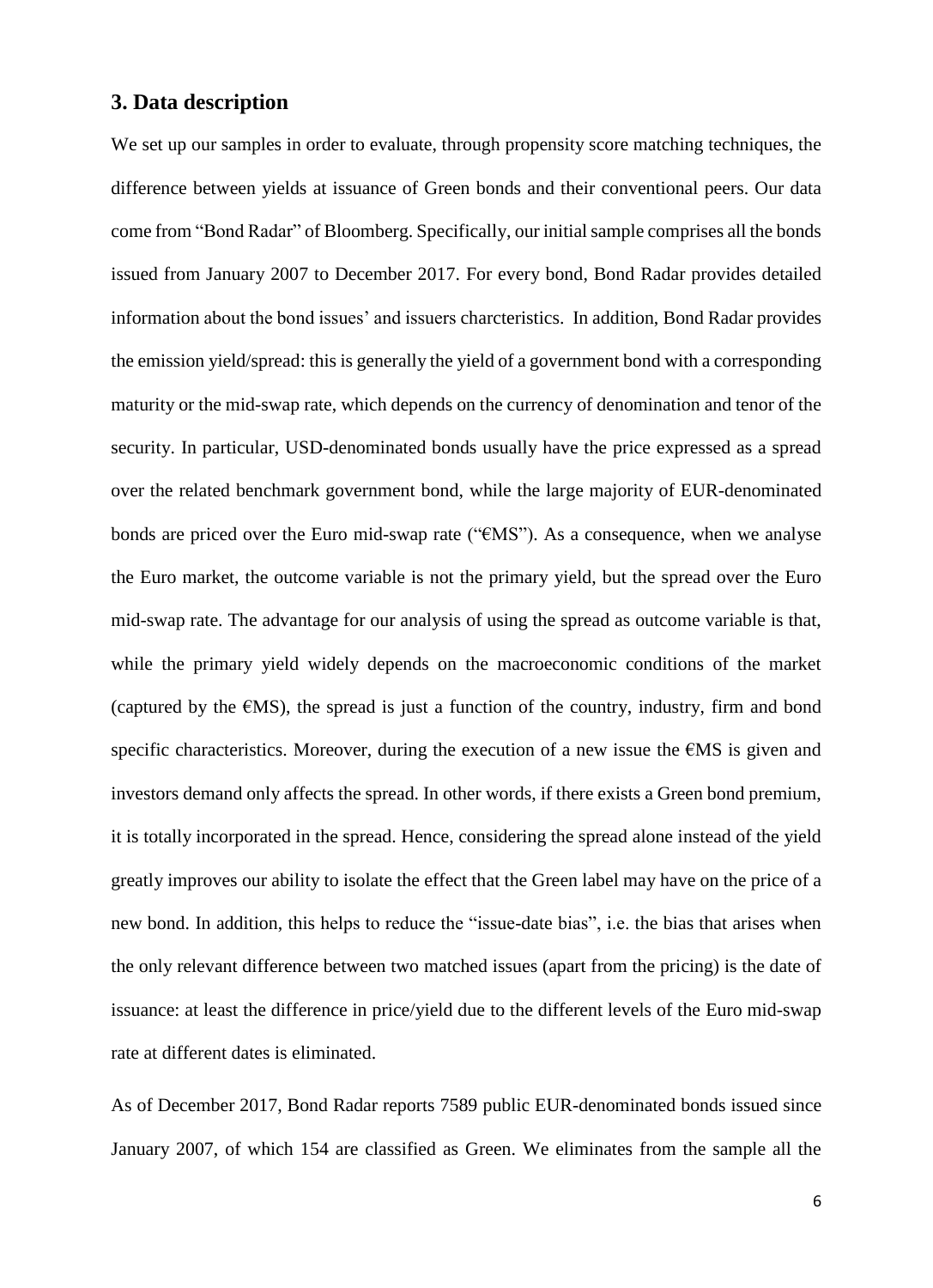floating rate notes (FRN) (to avoid the uncertainty that floating rates could have on the pricing at issuance), all those bonds for which the yield/spread is not available or with a size lower than EUR 200 million, all the high yield and unrated bonds (6 bonds in total) and also all those bonds not priced on the Euro mid-swap rate.

Following these changes, there are 121 Green bonds left in the database and these include instruments of various kinds: corporate, sovereign, agency, municipal, supranational, financial, as well as covered and callable bonds. Since the first Green bond in our sample dates back to 2013, for the reason just described and in order to decrease the "issue-date bias", we exclude all the bonds issued before January 2013.

Therefore, our comprehensive sample ("*All*") comprises 3055 bond issues, of which 121 are labelled as "Green". Following an analogous procedure, we define two subsamples: "*Corporate Issuers"* and "*Non-corporate Issuers",* which contain respectively all the bonds issued by corporations and all the bonds issued by the other market players. *Corporate Issuers* is constituted by 781 observations of which 43 are labelled as Green; *Non-corporate Issuers* is constituted by 2155 observations of which 78 are labelled as Green. Table 1 shows the descriptive statistics of the comprehensive sample.

#### TABLE 1

| <b>Descriptive Statistics</b> |          |           |          |          |  |  |  |  |  |
|-------------------------------|----------|-----------|----------|----------|--|--|--|--|--|
| Variable                      | Mean     | Std. Dev. | Min      | Max      |  |  |  |  |  |
| Volume (EUR mln)              | 620.3306 | 332.6452  | 250      | 2000     |  |  |  |  |  |
| Tenor                         | 8.153538 | 3.949145  | 3.019178 | 30.40274 |  |  |  |  |  |
| Spread                        | 27.71901 | 40.7732   | $-32$    | 140      |  |  |  |  |  |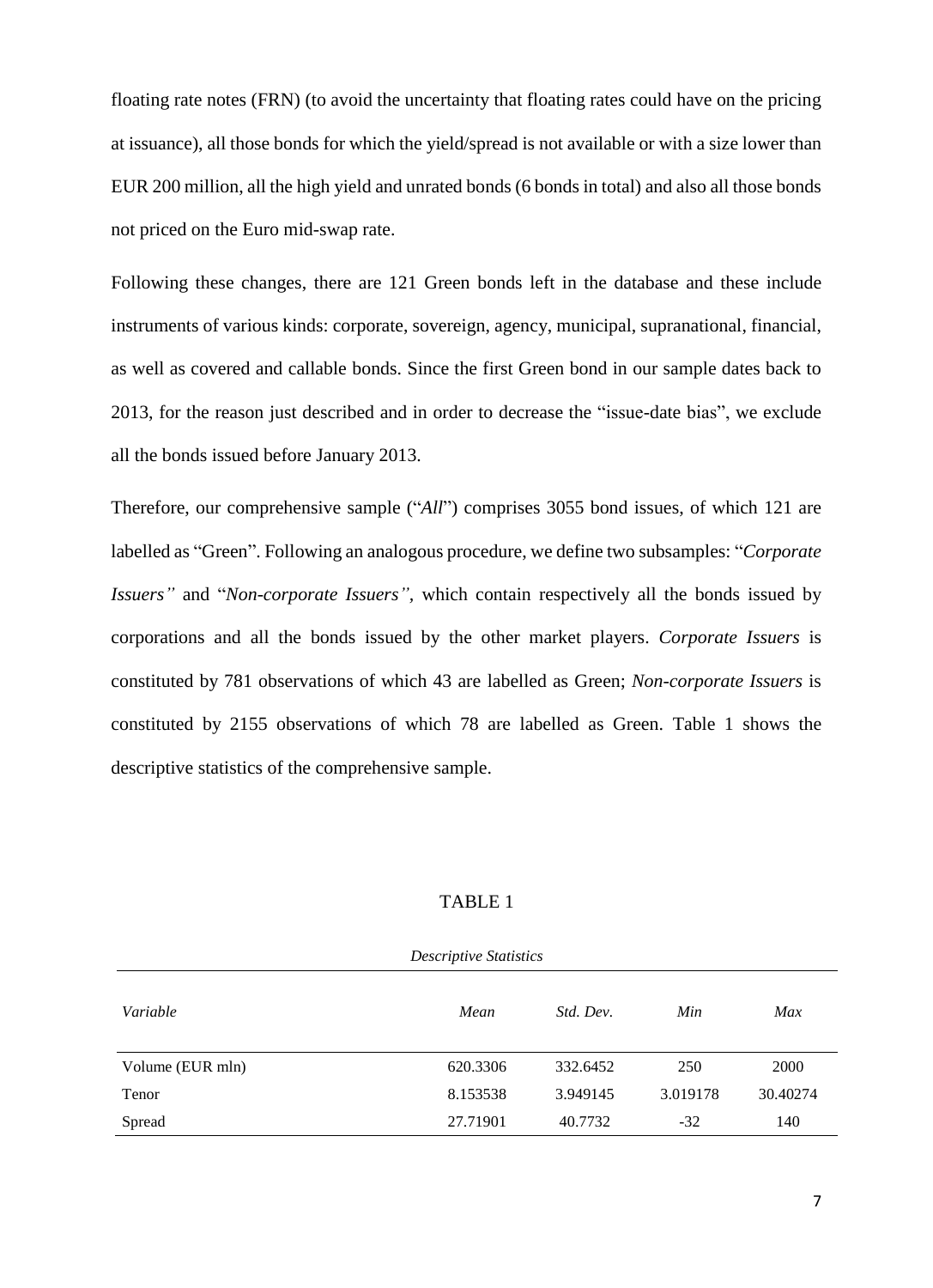## **4. Methodology**

To address the question of whether there is a Green bond premium/discount in the Euro primary market, we should compare the spreads of the Green bonds with those of their conventional peers. To perform such comparison we use propensity score matching techniques which are suited to empirical settings where there is a "treatment", a group of treated observations and a group of untreated observations. This is exactly our case: we refer to "getting the Green label" as the treatment, to Green bonds as the treatment group, and to conventional bonds as the untreated group. The change in the outcome variable (i.e. the primary market spread) due to the treatment is our treatment effect.

The problem of computing the treatment effect is that a real counterfactual framework would require observing each bond being priced in both states (with and without treatment), and this is clearly not possible: we can observe only one outcome for each bond. Consequently, given an observed outcome (e.g. the spread given that the bond is labelled as Green), the counterfactual outcome has to be estimated. PSM techniques allow to estimate the counterfactuals.

Specifically, in this paper we will estimate the "average treatment effect on the treated" ("atet" or "ATT") and not the "average treatment effect on the population" ("ATE"). The reason for this choice is that Green bonds represent less than 5% of the population; this means that, while it is feasible to accurately estimate the counterfactual for Green bonds (and hence the ATT), the vice versa does not hold. In fact, the additional challenge when estimating ATE is that both counterfactual outcomes have to be constructed.

To obtain the best possible estimation of the counterfactuals and ATT, we would need to build a control group (a group of conventional bonds) that is ideally identical to the treated group in everything but for the treatment status. However, treated and untreated bonds usually differ in other characteristics apart from treatment status, and assignment to treatment and control group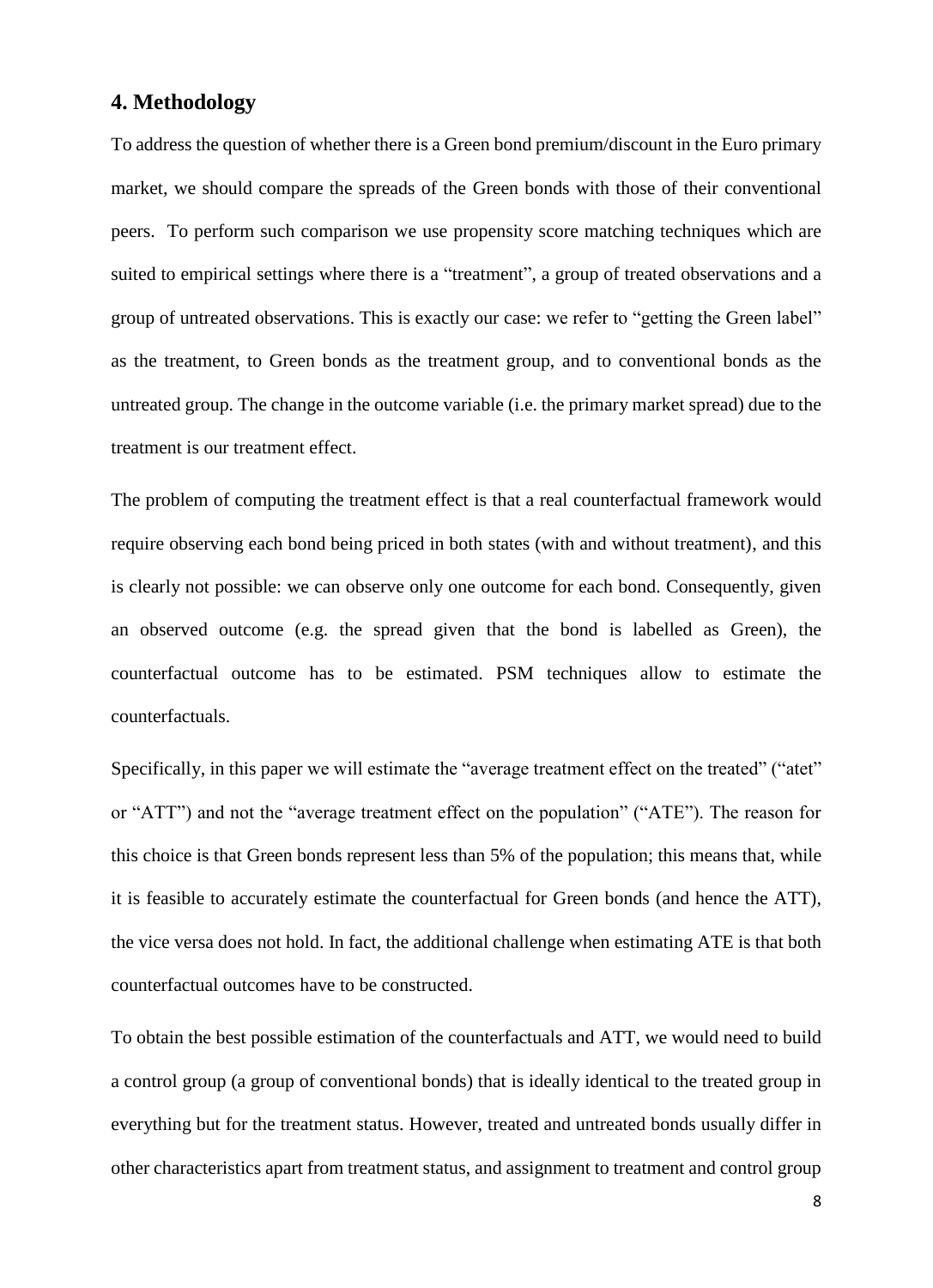will not be random. For instance, firms that operate in the utility and power sector may have a higher probability of issuing Green bonds because they are clearly more involved in climate change and environment-related issues. Hence, comparing the mean values of the spreads between treated and untreated bonds would lead to biased results and it is not advisable.

A way for overcoming this problem is to find a control group that is as similar as possible to the treated group in all relevant (observable) pre-treatment characteristics "X". That being done, differences in outcomes of this well selected and thus adequate control group and of treated group can be attributed to the treatment, i.e. to the Green label. The problem is that, as the number of characteristics determining selection increases, it is more and more difficult to find comparable individuals ("curse of dimensionality"). Rosenbaum and Rubin (1983 and 1984) describe how we can bundle such characteristics in a single-index variable, the propensity score, which makes it possible to achieve consistent estimates of the treatment effect in the same way as matching on all covariates.

To be more specific, estimating an ATT using propensity score matching involves a two-step procedure (Wamser, 2014). In the first step, we estimate a propensity score to predict the probability of bonds of being Green, using a Logit or Probit function. In the second step, we match green (treated units) and conventional bonds (control units) and estimate the treatment effect by computing the difference in the spread (outcome variable) between matched units. The matching procedure is based on the propensity score, which is a continuous variable, that we obtained in the first part of the process. Despite all matching estimators compare the outcome of a treated unit with outcomes of control group members, we need to make sure to use the appropriate PSM estimators among those available. Moreover, three main conditions need to be satisfied in order to effectively use PSM techniques. The first one is the "conditional independence assumption" (CIA), which requires that the outcome variable (the spread) must be independent of treatment conditional on the propensity score. In other words, it requires that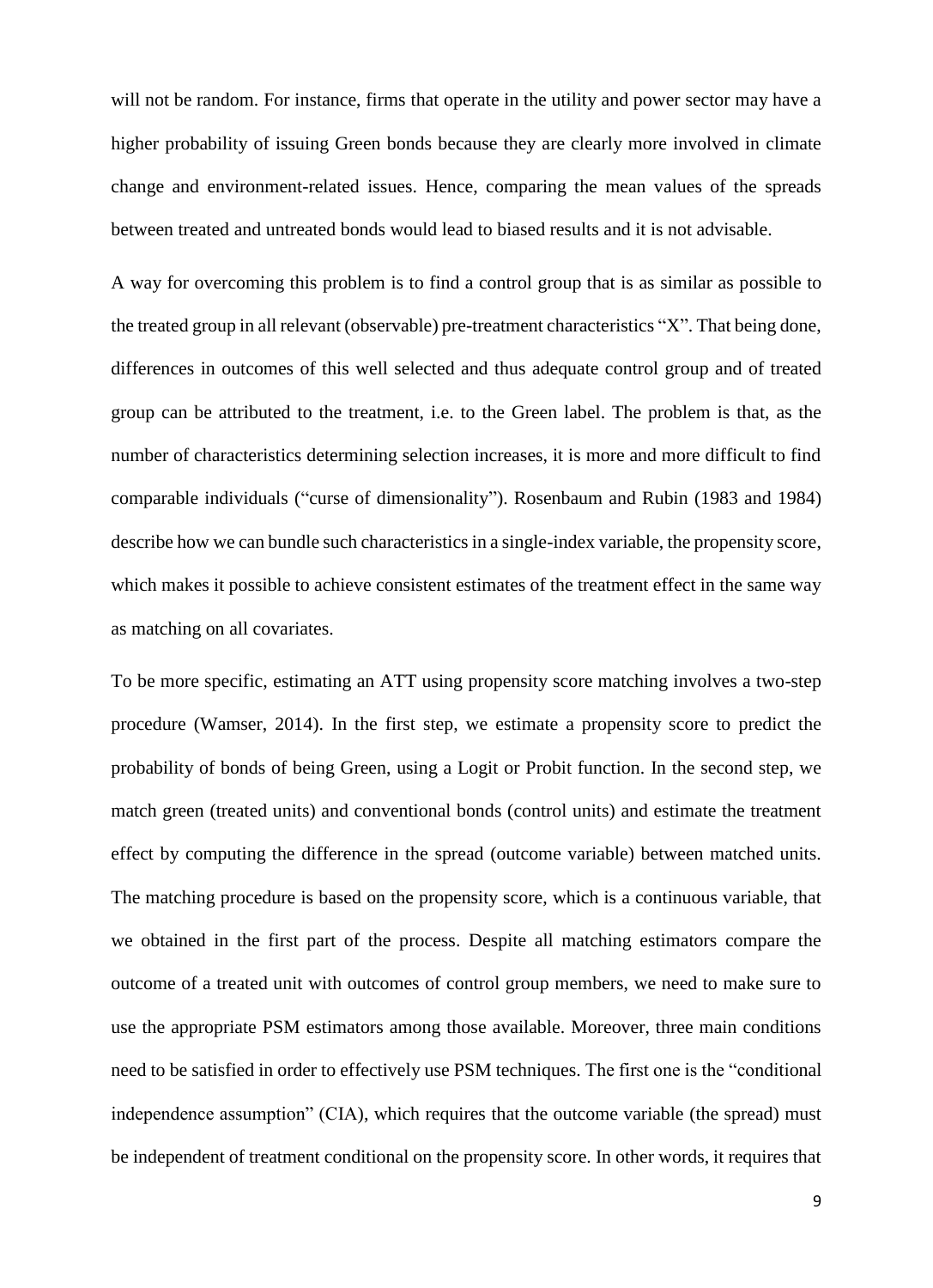the common characteristics that affect treatment assignment and outcomes be observable. This is a strong assumption and it is impossible to verify so that bias resulting from unobservable characteristics can never be ruled out. This is clearly the main limit of this kind of techniques. The second condition is the "common support", i.e. the presence in both groups of units with similar propensity scores. Implementing the common support is necessary to avoid the comparison of "incomparable members" of the groups. The third and last condition is that the propensity score balances the covariates: similar propensity scores have to be based on similar observed characteristics.

In our analysis, we apply the nearest neighbours matching (NN) with 3, 5, and 8 matches, the kernel matching and the radius matching with different levels of the radius ("r").

With the nearest neighbours matching the indicated numbers of units from the comparison group (3, 5 or 8 in our case) are chosen as matching partners for a single treated unit that is closest in terms of propensity score. In particular, we implement this matching method "with replacement", i.e. we allow members of the control group to be used more than once as matching partners for treated units. Matching with replacement enhances the average quality of matching and decreases the bias (assuming some re-use occurs) but, at the same time, increases the variance of the estimator (Smith and Todd, 2005). A possible drawback of this methods is that the indicated number of matches are assigned to every treated bond, no matter how close propensity scores actually are, which may result in a rather unsatisfying matching quality.

Radius matching may help to solve this problem: treatment units are matched to control units only if the propensity scores of the latter are within a certain, pre-definite, range. The smaller we define the radius (r), which defines the tolerable distance within which units are matched, the better is the quality of the matches. However, if the propensity scores are "well balanced" between the treatment and control groups, occurrence of bad matches increases with radius matching compared to nearest neighbours matching.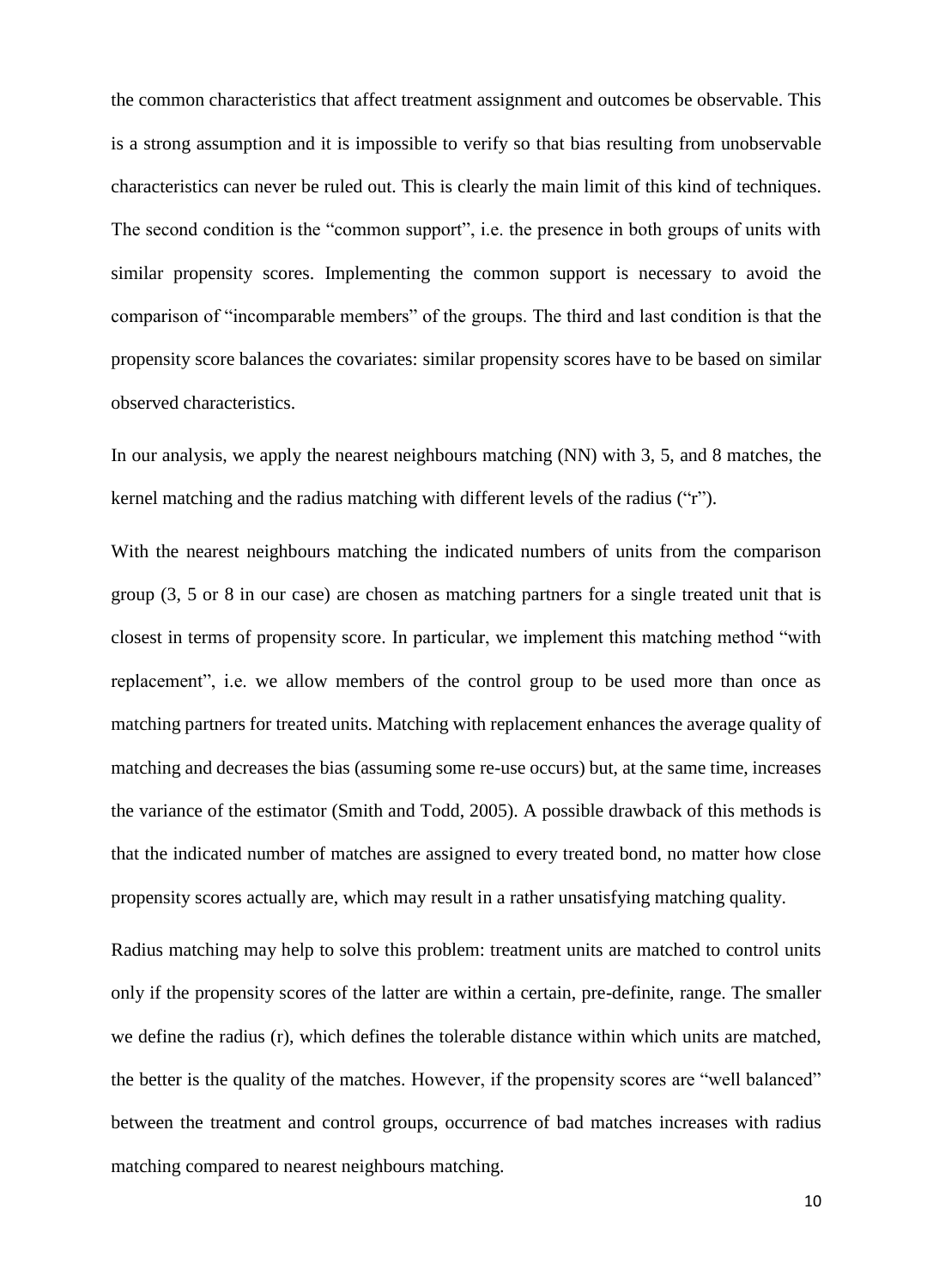Finally, the Kernel matching estimator calculates the weighted averages of all units in the control group to construct the counterfactual outcome; the closer the propensity score of a given untreated unit is to the one of the treated unit, the higher its weight will be.

To evaluate different matching methods, we need to take into account the trade-off between the number of matches (quantity) and their quality. Testing the balancing properties (third condition) of the various methods that we implement, we find that the most balanced matching is obtained by applying the nearest neighbours matching with 8 control units for every Green bond. The results of these tests will be shown in section 5.

## **5. Results**

The section is structured as follows: in paragraph 5.1 we analyse the comprehensive sample and show the procedure to compute the propensity score step by step as well as the results of the nearest neighbours matching with 8 matches for each Green bond; then, we present and compare the results of the different matching techniques. In paragraph 5.2, we perform the same analysis on the subsamples of corporate and non-corporate issuers. Finally, in paragraph 5.3 we look for the existence of a Green premium/discount in the secondary market.

## **5.1 Primary Market**

The first stage of the process to estimate the ATT involves obtaining the propensity score. In order to do so, we use a binary outcome model. The results are reported in table 2.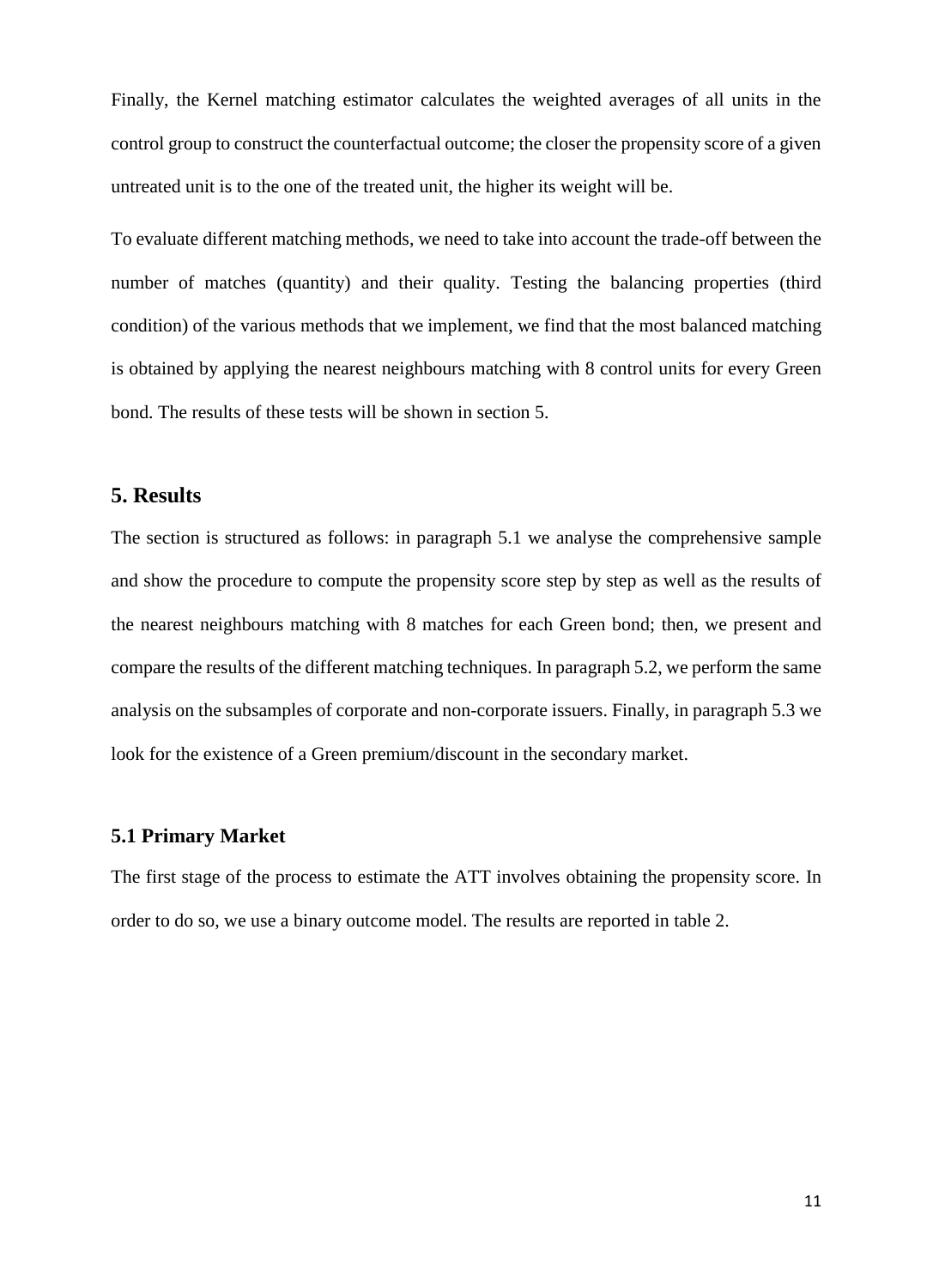| D<br>\D I |  |
|-----------|--|
|-----------|--|

|                                 | Logit          | Probit         |
|---------------------------------|----------------|----------------|
| $Y_2013$                        | $-2.200325***$ | $-110444***$   |
| $Y_2014$                        | $-.8086119***$ | $-.4507358***$ |
| $Y_2015$                        | $-.8670505***$ | $-.4532353***$ |
| $Y_2016$                        | $-.6470752**$  | $-.3472059***$ |
| ln(Volume)                      | $-.7196377***$ | $-.3723906***$ |
| Tenor                           | $-.0544328**$  | $-.0305401***$ |
| $AAA - AA$                      | 1.163726       | .5238154       |
| $AA(-) - A$                     | 2.035177***    | .9863102***    |
| $A(-) - BBB$                    | 1.3763**       | .6405561**     |
| Covered                         | $-1.868883***$ | $-.707749***$  |
| Western Europe                  | .6114553       | .3257968       |
| Asia, Australia, New Zealand    | .5164872       | .2891308       |
| <b>CEEMEA</b>                   | $-0.9872744$   | $-.4485569$    |
| <b>HG</b> Global                | .5841408       | .2790287       |
| Agency - Sovereign              | .7874929       | .4082205       |
| Banking                         | -.2370798      | $-1550609$     |
| <b>Basic Materials</b>          | $-0.7380122$   | $-.3243915$    |
| Manufacturing                   | $-2660922**$   | $-1.173896***$ |
| Municipality - Local Government | $-1.776484**$  | $-.7500504**$  |
| Supra                           | 1.049454       | .5621605*      |
| <b>Transport and Logistics</b>  | $-.8308692$    | $-.398562$     |
| Utilities and Power             | 1.210989**     | .6388076**     |
| cons                            | .7147529       | .3400976       |

*Probability of treatment*

*Notes: Dependent variable: Green.* (\*\*\*) (\*\*) (\*) indicate significance at the (1%) (5%) (10%) level. Y\_2017, BBB(-) - BB(+), North America and Real estate omitted because of collinearity. Logit pseudo R2: 0.2000; Probit pseudo R2: 0.2073.

As expected, a bond is more likely to be labelled as Green if the issuer belongs to the utility and power sector or if it is not covered (the corresponding coefficients are statistically significant at the 5% and 1% level respectively). On the contrary, bonds issued by manufacturing companies, municipalities and local governments are less likely to be Green. We also find that, overall, the larger the size and the longer the tenor, the less likely a bond is to be treated. Finally, bonds issued recently are associated with a higher probability of treatment, and this is coherent with the market history.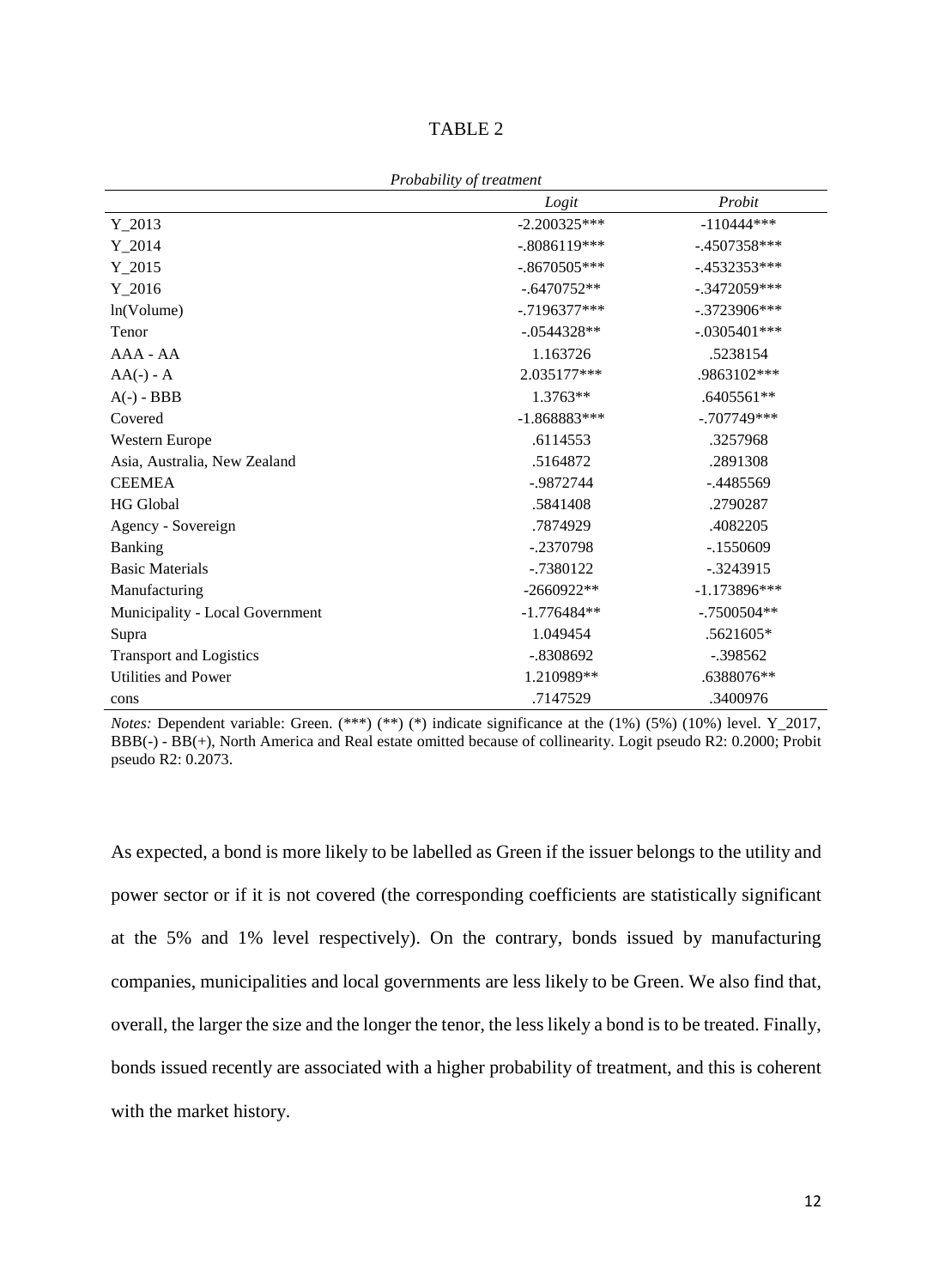We then assess if the propensity score (estimated through the Logit function) is properly specified by applying the "blocking" procedure (Rosenbaum and Rubin, 1983): first, data are sorted by propensity score and divided into blocks of observations with similar propensity scores; within each block, it is tested whether the propensity score is balanced between treated and control observations. If not, blocks are too large and need to be split. If, conditional on the propensity score being balanced, the covariates are unbalanced, the specification of the propensity score is not adequate and has to be re-specified.

In our case, the optimal number of blocks, which ensures that the mean propensity score is not different for treated and controls in each block, is 10 and the balancing property of the propensity score is completely satisfied (i.e. also the covariates are balanced within each block). We then conclude that the propensity score is well specified. "Appendix b" shows the inferior bound, the number of treated and the number of controls for each block.

Table 3 presents propensity score matching results for five different matching procedures (in columns).

#### TABLE 3

|  |  |  | Primary market spreads treatment effects |  |
|--|--|--|------------------------------------------|--|
|--|--|--|------------------------------------------|--|

| Matching:   | <b>Neighbours</b><br>matching<br>$(NN=8)$ | <b>Neighbours</b><br>matching<br>$(NN=5)$ | <b>Neighbours</b><br>matching<br>$(NN=3)$ | Radius<br>matching<br>$(r=0.001)$ | Radius<br>matching<br>$(r=0.0005)$ | Kernel<br>matching |
|-------------|-------------------------------------------|-------------------------------------------|-------------------------------------------|-----------------------------------|------------------------------------|--------------------|
| <b>ATT</b>  | $-18.4707***$                             | $-18.5610***$                             | $-14.8995***$                             | $-19.3955***$                     | $-15.1717**$                       | $-16.739***$       |
| Std. Err.   | 4.3737                                    | 4.7578                                    | 4.9963                                    | 5.8811                            | 6.7426                             | 4.3126             |
| # treated   | 121                                       | 121                                       | 121                                       | 116                               | 100                                | 121                |
| # untreated | 535                                       | 385                                       | 254                                       | 1484                              | 893                                | 2934               |

*Notes*: The ATT and Std. Err. figures are expressed in basis points. Columns refer to the different matching methods: Nearest neighbour matching (NN  $3,5,8$ ); Radius ( $r = 0.001$ ) matching with 0.1% radius; Radius  $(r=0.0005)$  matching with 0.05% radius; Kernel matching. ATT is the Average Treatment effect on the Treated. # treated (# untreated) is the number of treated (control) units. The propensity score is based on the logit model reported in Table 2. (\*\*\*) (\*) indicate significance at the  $(1\%)$  (5%) (10%) level. In all estimations, a common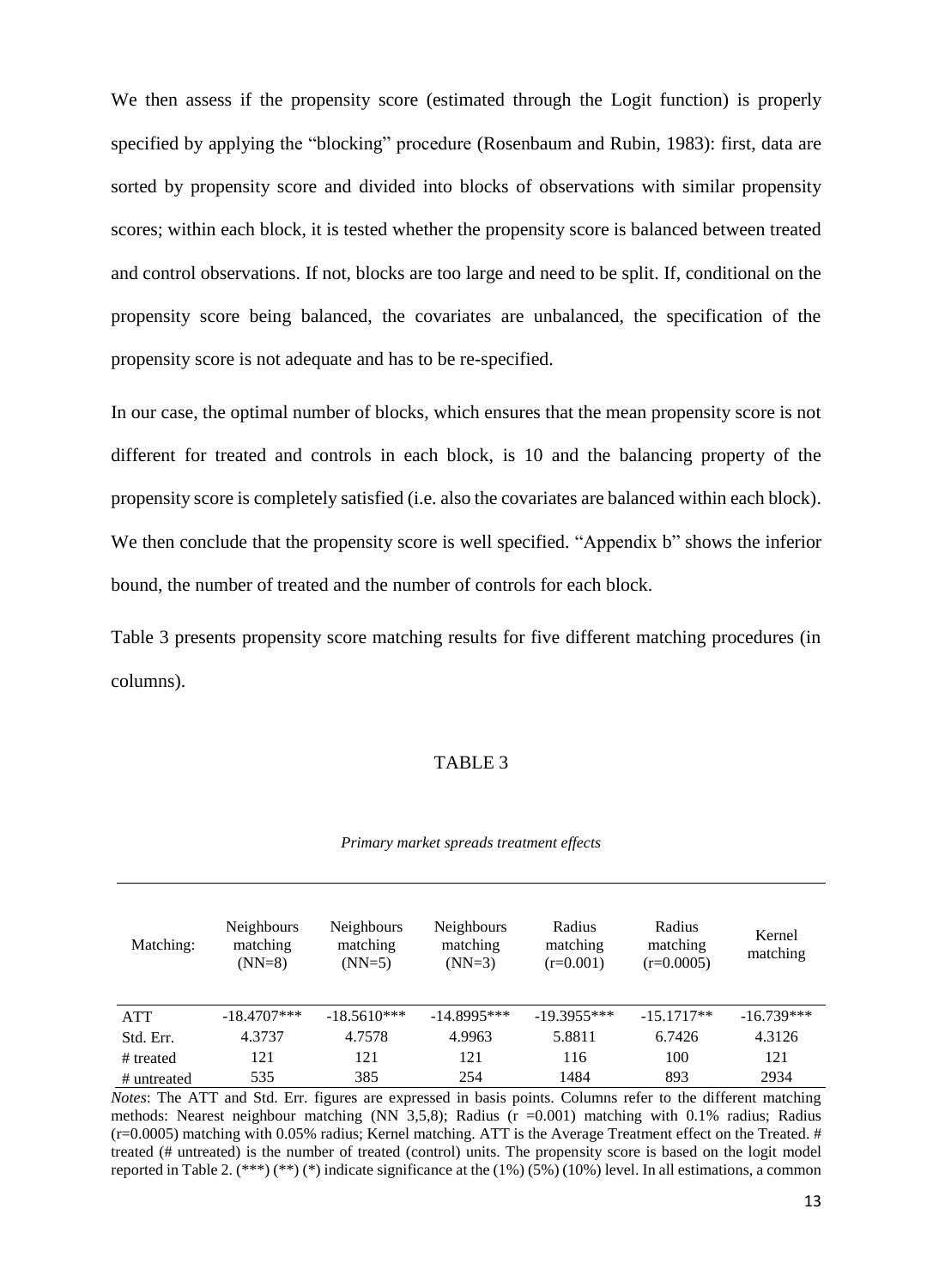probability support of the treated and control units is enforced in order to ensure better comparability of matched units.

As already highlighted, the propensity score matching approach relies on three basic conditions: the CIA assumption, the common support, and the propensity score balancing the covariates. CIA assumption is not testable. On the contrary, common support is implemented and the results in table 3 demonstrate that there is an optimal overlap between the treated and untreated groups. In particular, the 121 Green bonds are all "on support" when nearest neighbours matching is applied.

The third condition requires that, given random assignment to treatment, bonds with the same propensity score should have the same distribution of observable variables used to predict the propensity score. As this balancing property is testable, we provide such tests in Table 4.

|                                           |             | <b>Pstest - Balancing Property</b> |         |         |                 |                |       |  |  |
|-------------------------------------------|-------------|------------------------------------|---------|---------|-----------------|----------------|-------|--|--|
| %Reduction<br>Unmatched<br>Mean<br>t-test |             |                                    |         |         |                 |                |       |  |  |
| Variable                                  | Matched     | <b>Treted</b>                      | Control | %Bias   | $\langle Bias $ | $\mathfrak{t}$ | p >t  |  |  |
| $Y_2013$                                  | U           | .04959                             | .1878   | $-43.7$ |                 | $-3.87$        | 0.000 |  |  |
|                                           | $\mathbf M$ | .04959                             | .03616  | 4.2     | 90.3            | 0.51           | 0.608 |  |  |
| $Y_2014$                                  | U           | .15702                             | .17928  | $-5.9$  |                 | $-0.63$        | 0.531 |  |  |
|                                           | $\mathbf M$ | .15702                             | .17975  | $-6.1$  | $-2.1$          | $-0.47$        | 0.638 |  |  |
| $Y_2015$                                  | U           | .18182                             | .21063  | $-7.2$  |                 | $-0.76$        | 0.445 |  |  |
|                                           | $\mathbf M$ | .18182                             | .17562  | 1.6     | 78.5            | 0.13           | 0.900 |  |  |
| $Y_2016$                                  | U           | .21488                             | .21575  | $-0.2$  |                 | $-0.02$        | 0.982 |  |  |
|                                           | $\mathbf M$ | .21488                             | .22521  | $-2.5$  | $-1086.9$       | $-0.19$        | 0.847 |  |  |
| $Y_2017$                                  | U           | .39669                             | .20654  | 42.2    |                 | 5.02           | 0.000 |  |  |
|                                           | $\mathbf M$ | .39669                             | .38326  | 3.0     | 92.9            | 0.21           | 0.831 |  |  |
| ln(Volume)                                | U           | 63.227                             | 6.557   | $-41.7$ |                 | $-3.87$        | 0.000 |  |  |
|                                           | $\mathbf M$ | 63.227                             | 63.155  | 1.3     | 96.9            | 0.11           | 0.916 |  |  |
| Tenor                                     | U           | 81.535                             | 83.259  | $-3.9$  |                 | $-0.38$        | 0.701 |  |  |
|                                           | $\mathbf M$ | 81.535                             | 79.422  | 4.8     | $-22.6$         | 0.41           | 0.683 |  |  |
| AAA - AA                                  | U           | .36364                             | .46319  | $-20.3$ |                 | $-2.15$        | 0.031 |  |  |
|                                           | $\mathbf M$ | .36364                             | .36674  | $-0.6$  | 96.9            | $-0.05$        | 0.960 |  |  |
| $AA(-) - A$                               | U           | .29752                             | .22154  | 17.4    |                 | 1.96           | 0.050 |  |  |
|                                           | M           | .29752                             | .28512  | 2.8     | 83.7            | 0.21           | 0.833 |  |  |
| $A(-) - BBB$                              | U           | .31405                             | .23381  | 18.0    |                 | 2.03           | 0.042 |  |  |
|                                           | $\mathbf M$ | .31405                             | .31095  | 0.7     | 96.1            | 0.05           | 0.959 |  |  |
| $BBB(-) - BB(+)$                          | U           | .02479                             | .08146  | $-25.4$ |                 | $-2.26$        | 0.024 |  |  |
|                                           | $\mathbf M$ | .02479                             | .03719  | $-5.6$  | 78.1            | $-0.55$        | 0.580 |  |  |
| Covered                                   | U           | .03306                             | .25222  | $-65.9$ |                 | $-5.53$        | 0.000 |  |  |

TABLE 4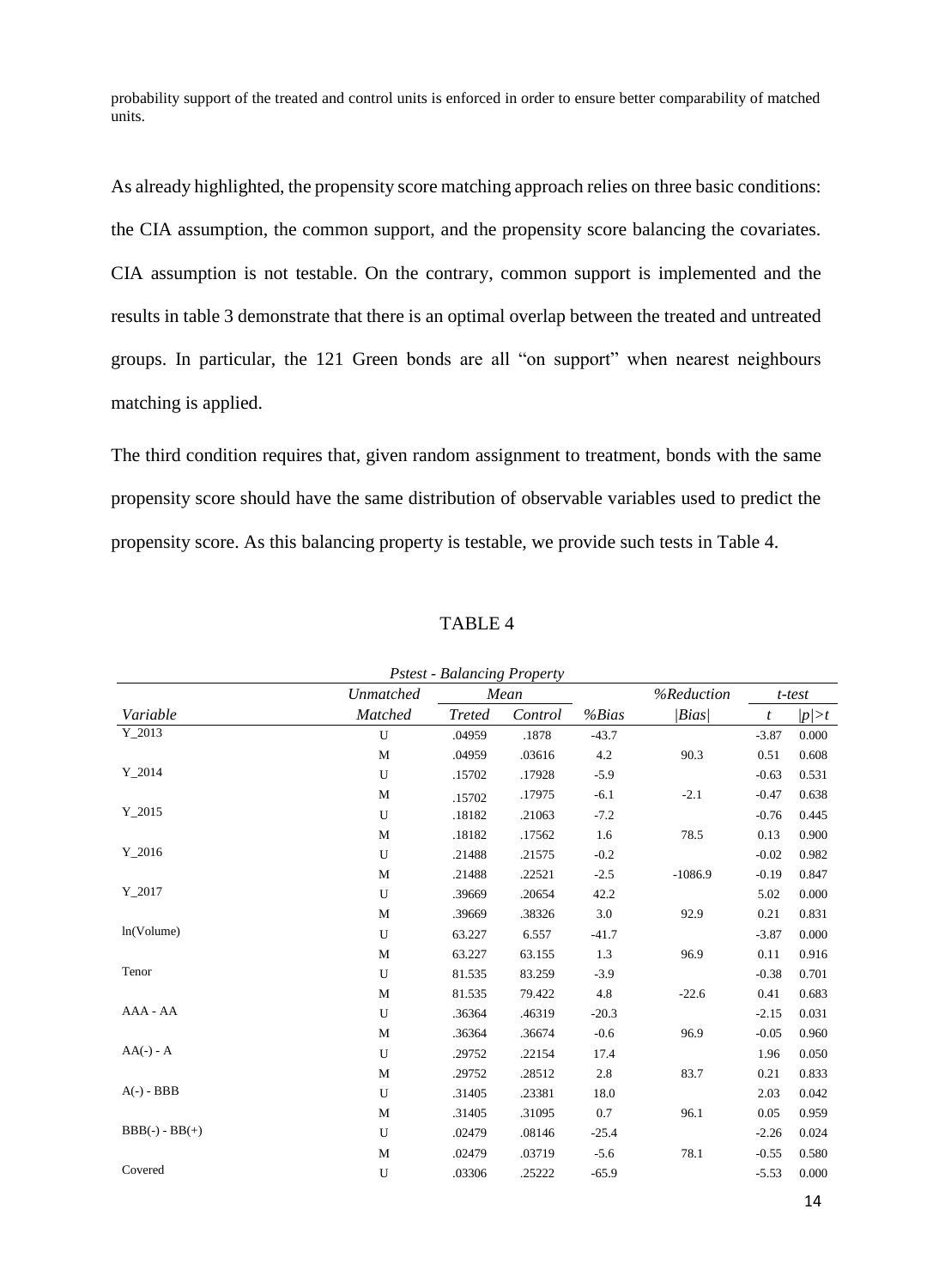|                                |                   |         | $\mathbf M$  | .03306   | .02893 | 1.2     | 98.1   | $0.18\,$     | 0.854 |
|--------------------------------|-------------------|---------|--------------|----------|--------|---------|--------|--------------|-------|
| <b>Western Europe</b>          |                   |         | U            | .86777   | .83776 | 8.5     |        | 0.88         | 0.379 |
|                                |                   |         | M            | .86777   | .86054 | 2.0     | 75.9   | 0.16         | 0.870 |
| Asia, Australia, New Zealand   |                   |         | U            | .09091   | .05181 | 15.2    |        | 1.88         | 0.061 |
|                                |                   |         | $\mathbf{M}$ | .09091   | .09917 | $-3.2$  | 78.9   | $-0.22$      | 0.827 |
| <b>CEEMEA</b>                  |                   |         | U            | .01653   | .04431 | $-16.2$ |        | $-1.47$      | 0.141 |
|                                |                   |         | M            | .01653   | .01963 | $-1.8$  | 88.8   | $-0.18$      | 0.857 |
| <b>HG</b> Global               |                   |         | U            | .00826   | .00307 | 6.9     |        | 0.98         | 0.327 |
|                                |                   |         | $\mathbf M$  | .00826   | .00826 | 0.0     | 100.0  | $-0.00$      | 1.000 |
| North America                  |                   |         | U            | .01653   | .06305 | $-23.9$ |        | $-2.09$      | 0.036 |
|                                |                   |         | $\mathbf{M}$ | .01653   | .0124  | 2.1     | 91.1   | 0.27         | 0.789 |
| Agency - Sovereign             |                   |         | U            | .22314   | .14349 | 20.6    |        | 2.43         | 0.015 |
|                                |                   |         | M            | .22314   | .22004 | $0.8\,$ | 96.1   | 0.06         | 0.954 |
| Banking                        |                   |         | U            | .21488   | .41616 | $-44.3$ |        | $-4.43$      | 0.000 |
|                                |                   |         | $\mathbf M$  | .21488   | .25723 | $-9.3$  | 79.0   | $-0.77$      | 0.440 |
| <b>Basic Materials</b>         |                   |         | U            | .02479   | .04908 | $-12.9$ |        | $-1.22$      | 0.221 |
|                                |                   |         | $\mathbf{M}$ | .02479   | .01756 | 3.8     | 70.2   | 0.39         | 0.697 |
| Manufacturing                  |                   |         | U            | .00826   | .08691 | $-37.6$ |        | $-3.06$      | 0.002 |
|                                |                   |         | $\mathbf{M}$ | .00826   | .00103 | 3.5     | 90.8   | 0.82         | 0.410 |
| Municipality - Local Govt.     |                   |         | $\mathbf U$  | .02479   | .10157 | $-31.9$ |        | $-2.78$      | 0.005 |
|                                |                   |         | $\mathbf M$  | .02479   | .01756 | 3.0     | 90.6   | 0.39         | 0.697 |
| Supra                          |                   |         | U            | .18182   | .08248 | 29.6    |        | 3.82         | 0.000 |
|                                |                   |         | $\mathbf M$  | .18182   | .18595 | $-1.2$  | 95.8   | $-0.08$      | 0.934 |
| <b>Transport and Logistics</b> |                   |         | U            | .00826   | .02011 | $-10.0$ |        | $-0.92$      | 0.358 |
|                                |                   |         | $\mathbf{M}$ | .00826   | .0062  | 1.7     | 82.6   | 0.19         | 0.850 |
| Utilities and Power            |                   |         | U            | .27273   | .07089 | 55.4    |        | 8.16         | 0.000 |
|                                |                   |         | M            | .27273   | .24277 | 8.2     | 85.2   | 0.53         | 0.596 |
| <b>Real Estate</b>             |                   |         | U            | .04132   | .02931 | 6.5     |        | 0.76         | 0.446 |
|                                |                   |         | М            | .04132   | .05165 | $-5.6$  | 14.0   | $-0.38$      | 0.704 |
|                                |                   |         |              |          |        |         |        |              |       |
| Sample                         | Ps R <sub>2</sub> | LR chi2 | p>chi2       | MeanBias |        | MedBias | B      | $\mathbb{R}$ | %Var  |
|                                |                   |         |              |          |        |         |        |              |       |
| Unmatched                      | 0.207             | 211.12  | 0.000        | 23.5     |        | 19.2    | 157.7* | $0.37*$      | 100   |
| Matched                        | 0.011             | 3.64    | 1.000        | 3.1      |        | 2.7     | 24.1   | 1.45         | 50    |

 $*$  if B>25%, R outside [0.5; 2]

*Notes*: Tests correspond to the nearest neighbours matching results (NN 8) provided in Table 3.

For all the variables included in the model, we cannot reject the null hypothesis about the equality of the means between the treated and control groups (see p-values last column). Notably, following the matching all the "%bias" are below 10%, with the difference between the means reduced by more than 80% for the majority of the variables. Moreover, the Rubin's B and R are respectively lower than 25% and inside the range 0.5 - 2. These tests therefore demonstrate that also the balancing property is satisfied.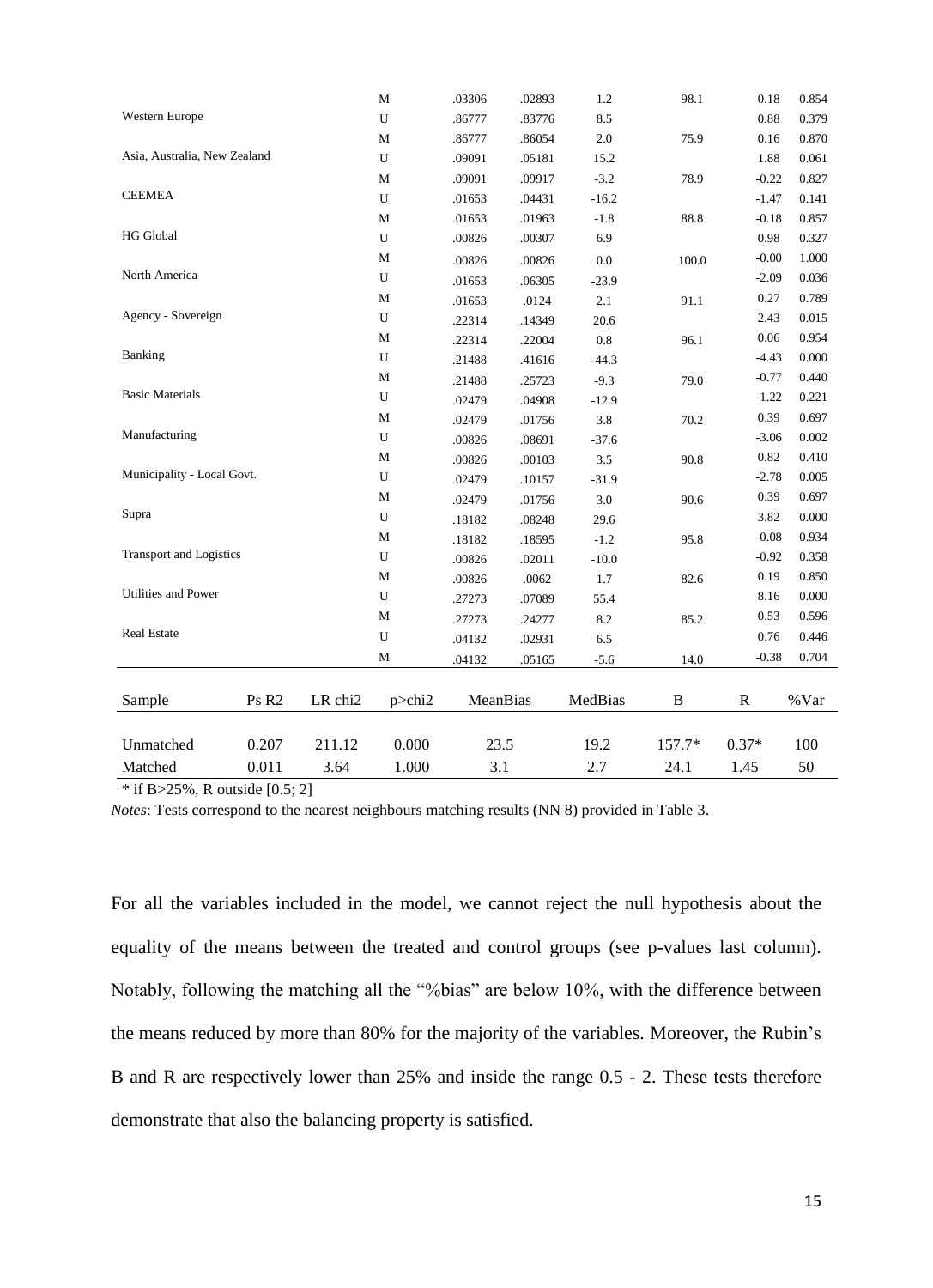The estimates of the average treatment effect on the treated shown in Table 3 indicate that the Green label does have a significant impact on bonds pricing in the primary market. Besides, this finding looks rather robust, irrespective of the matching method used. The estimates are in the range between -14.8 basis points (NN 3) and -19.4 basis points (radius matching,  $r=0.0001$ ); for instance, when using nearest neighbours matching (NN=8 or NN=5), we estimate a coefficient of about -18.5 basis points, which is significant at the 1% level. Kernel matching makes the ATT estimate increase by 2 basis points. The biggest average treatment effect on the treated is estimated when applying radius matching with r=0.1% (-19.4 basis points), while the greatest standard error is associated with the radius matching with r=0,05%.

To recap, findings in Table 3 confirm the existence of a Green bond premium in the primary market: Green issues, on average, achieve a tighter pricing than their conventional peers.

## **5.2 Primary Market by Issuer type**

In this section we try to understand whether or not the results obtained on *All* are valid independently on the kind of issuer. In particular, we divide bonds issued by corporations from those issued by other market players, i.e. banks, governments, local governments, municipalities, and supranational institutions. Table 5 summarizes the results of the analyses.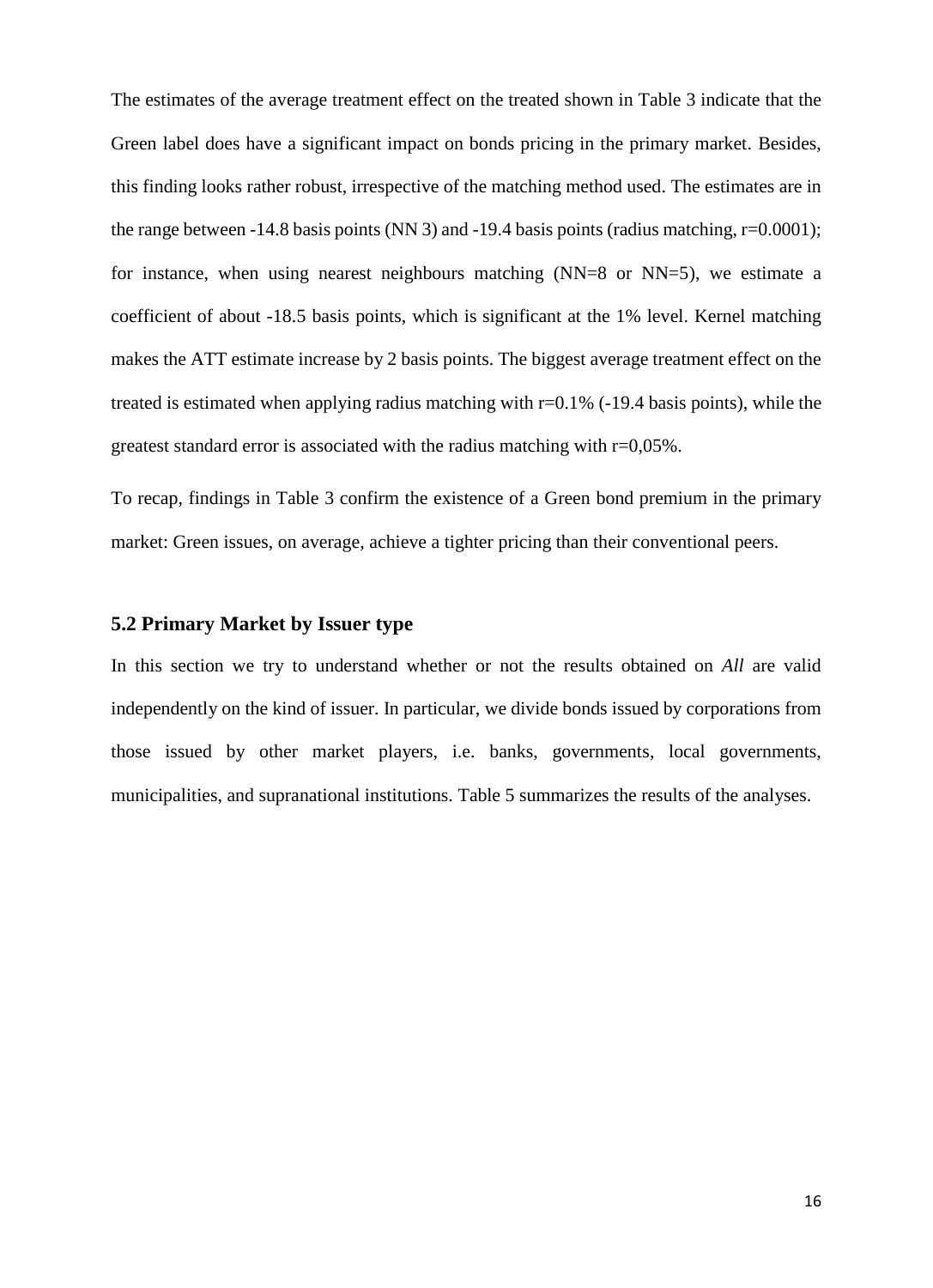#### TABLE 5

#### *Primary market spreads treatment effects*

| Sample2 - Corporations |                                     |                                    |                                           |                                   |                                  |                    |
|------------------------|-------------------------------------|------------------------------------|-------------------------------------------|-----------------------------------|----------------------------------|--------------------|
| Matching:              | Neighbours<br>matching<br>$(NN=8)$  | Neighbours<br>matching<br>$(NN=5)$ | Neighbours<br>matching<br>$(NN=3)$        | Radius<br>matching<br>$(r=0.001)$ | Radius<br>matching<br>$(r=0.01)$ | Kernel<br>matching |
| <b>ATT</b>             | $-20.7972***$                       | $-22.5101***$                      | $-19.7093***$                             | $-19.7984**$                      | $-21.4414***$                    | $-21.4521***$      |
| Std. Err.              | 5.3495                              | 5.3078                             | 6.0445                                    | 10.6917                           | 7.4041                           | 6.9267             |
| # treated              | 43                                  | 43                                 | 43                                        | 28                                | 38                               | 43                 |
| # untreated            | 164                                 | 120                                | 83                                        | 128                               | 680                              | 738                |
|                        | $Sample3 - Non-corporate \; Issues$ |                                    |                                           |                                   |                                  |                    |
| Matching:              | Neighbours<br>matching<br>$(NN=8)$  | Neighbours<br>matching<br>$(NN=5)$ | <b>Neighbours</b><br>matching<br>$(NN=3)$ | Radius<br>matching<br>$(r=0.001)$ | Radius<br>matching<br>$(r=0.01)$ | Kernel<br>matching |
| <b>ATT</b>             | $-13.5107***$                       | $-15.4172***$                      | $-16.1458***$                             | $-17.3836***$                     | $-14.8235***$                    | $-14.2617***$      |
| Std. Err.              | 4.9638                              | 5.1295                             | 6.3890                                    | 6.5454                            | 4.9675                           | 4.5535             |
| # treated              | 78                                  | 78                                 | 78                                        | 66                                | 78                               | 78                 |
| # untreated            | 364                                 | 256                                | 166                                       | 924                               | 2065                             | 2077               |

*Notes*: The ATT and Std. Err. figures are expressed in basis points. Columns refer to the different matching methods: Nearest neighbour matching (NN 3,5,8); Radius (r = 0.001) matching with 0.1% radius; Radius (r=0.01) matching with 1.0% radius; Kernel matching. ATT is the Average Treatment effect on the Treated. # treated (# untreated) is the number of treated (control) units. The propensity scores are based on the Logit models reported in "Appendix c" and "Appendix d". (\*\*\*) (\*\*) (\*) indicate significance at the  $(1\%)$  (5%) (10%) level. In all estimations, a common probability support of the treated and control units is enforced in order to ensure better comparability of matched units.

Interestingly, although the existence of a negative premium is confirmed for both samples, it is more marked for bonds issued by corporations. Indeed, the ATT for these bonds (the majority of them operates in the utility and power sector) ranges from -22.5 basis points (NN=5) to -19.7 basis points (NN=3) with an average Green premium of -20,95 basis points; on the other hand,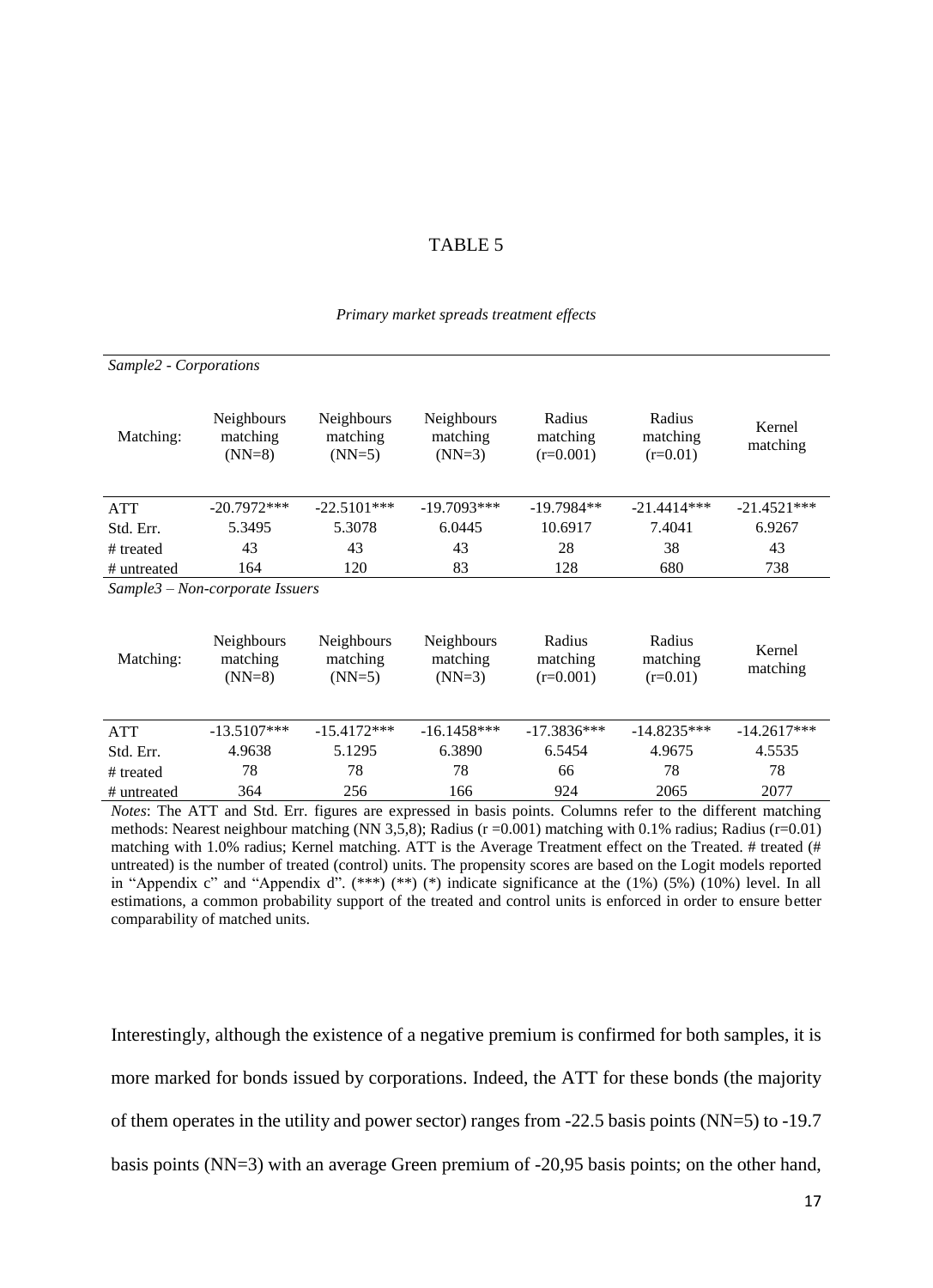the Green bond premium for non-corporate issuers ranges from -17.4 basis points (radius matching with  $r=0.1\%$ ) to  $-13.5$  basis points (NN=8) with an average premium of  $-15.26$  basis points. These results are consistent with those obtained on the comprehensive sample: the weighted average of the average premiums of the two subsamples (-17,28 basis points) is basically the same of the average premium found in the full sample (-17,21 basis points).

Furthermore, all the ATTs but the one estimated through radius matching  $(r=0.001)$  for corporate issuers are statistically significant at the 1% level. In both samples the greatest standard error is associated with the radius matching (r=0.001) while the lowest is associated with the nearest neighbours matching with 8 matches.

We conclude this part of the section by running an OLS regression of the spreads on the variables used to estimate the propensity scores plus an indicator (dummy) variable for Green bonds; we run such regression on each sample. The results are presented in Table 6.

#### TABLE 6

| Variable:                                                                                                                                                                                                                      | Coeff.         | Std. Err.                                                                                                                                                                                                                                                           | t       | p >  t | Regression's R2 |
|--------------------------------------------------------------------------------------------------------------------------------------------------------------------------------------------------------------------------------|----------------|---------------------------------------------------------------------------------------------------------------------------------------------------------------------------------------------------------------------------------------------------------------------|---------|--------|-----------------|
| Sample1                                                                                                                                                                                                                        |                |                                                                                                                                                                                                                                                                     |         |        |                 |
| Green dummy                                                                                                                                                                                                                    | $-16.6274***$  | 3.5097                                                                                                                                                                                                                                                              | $-4.74$ | 0.000  | 0.7326          |
| Sample2                                                                                                                                                                                                                        |                |                                                                                                                                                                                                                                                                     |         |        |                 |
| Green dummy                                                                                                                                                                                                                    | $-23.4239***$  | 6.8984                                                                                                                                                                                                                                                              | $-3.40$ | 0.001  | 0.5346          |
| Sample3                                                                                                                                                                                                                        |                |                                                                                                                                                                                                                                                                     |         |        |                 |
| Green dummy                                                                                                                                                                                                                    | $-10.2563**$   | 4.0630                                                                                                                                                                                                                                                              | $-2.52$ | 0.012  | 0.7526          |
| the contract of the state of the contract of the contract of the contract of the contract of the contract of the contract of the contract of the contract of the contract of the contract of the contract of the contract of t | $\cdot$ $\sim$ | $\sim$ 1 $\sim$ 14.013 $\sim$ 14.000 $\sim$ 14.000 $\sim$ 15.000 $\sim$ 15.000 $\sim$ 15.000 $\sim$ 15.000 $\sim$ 15.000 $\sim$ 16.000 $\sim$ 16.000 $\sim$ 16.000 $\sim$ 16.000 $\sim$ 16.000 $\sim$ 16.000 $\sim$ 16.000 $\sim$ 16.000 $\sim$ 16.000 $\sim$ 16.00 |         |        |                 |

*Primary market OLS regressions Results*

*Notes*:  $(***)$   $(**)$   $(*)$  indicate significance at the  $(1%)$   $(5%)$   $(10%)$  level.

The coefficients, i.e. the estimates of the Green premium, are all negative, statistically significant and in line with the results obtained by using propensity score matching techniques.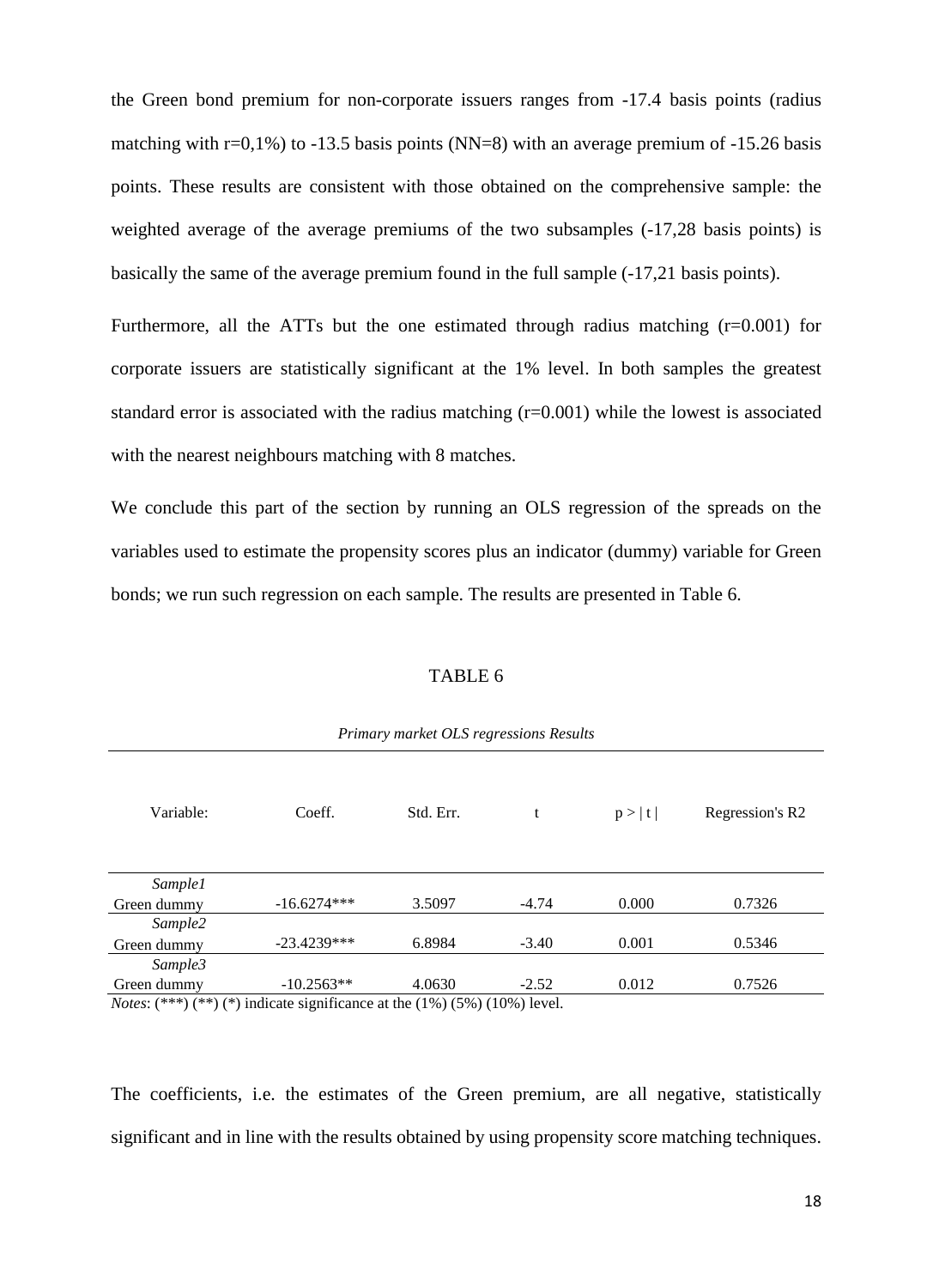However, while for *corporate issuers* the estimate is lower of about 2-4 basis points than the estimates found through PSM, for *non-corporate issuers* the value is 3 to 7 basis points higher, depending on which PSM method we consider.

#### **5.3 Secondary market**

In this subsection we compare Green and conventional bonds' spreads in the secondary market. Before presenting the results, we need to outline some limits of the analysis. The main limit is that we do not correct the spreads for liquidity, i.e. we do not address the problem of a possible difference in liquidity between bonds (liquidity bias). As noticed in section 3, to carry out the analysis we download the bid I-spread of the bonds from Bloomberg BVAL at different dates. Since these data are market based, they may be strongly affected by the liquidity of the bonds. Indeed, the actual problem when dealing with bonds, especially when they are labelled as Green, is that they are usually bought in the primary market by institutional investors and held until maturity. Hence, even if they could be potentially liquid, in practice they are not traded in the secondary market so that their market prices are often not reliable. The second issue is that we just download the data at three different dates, six months apart from each other: 14 December 2017, 7 July 2017 and 10 January 2017. This implies that we cannot observe the potential volatility of the premium and its evolution over time. We do not take into consideration earlier data because there would be too few Green bonds available to effectively implement propensity score matching techniques.

We will consider only the spreads as of 14 December 2017 when we will focus on *corporate issues* and *non-corporate issues* because of the lack of Green bonds that had already been issued in July and January 2017.

Table 7 shows the results of the propensity score matching techniques applied on *corporate issues.* As can be noticed, as of 14 December 2017 there seems to exist a negative Green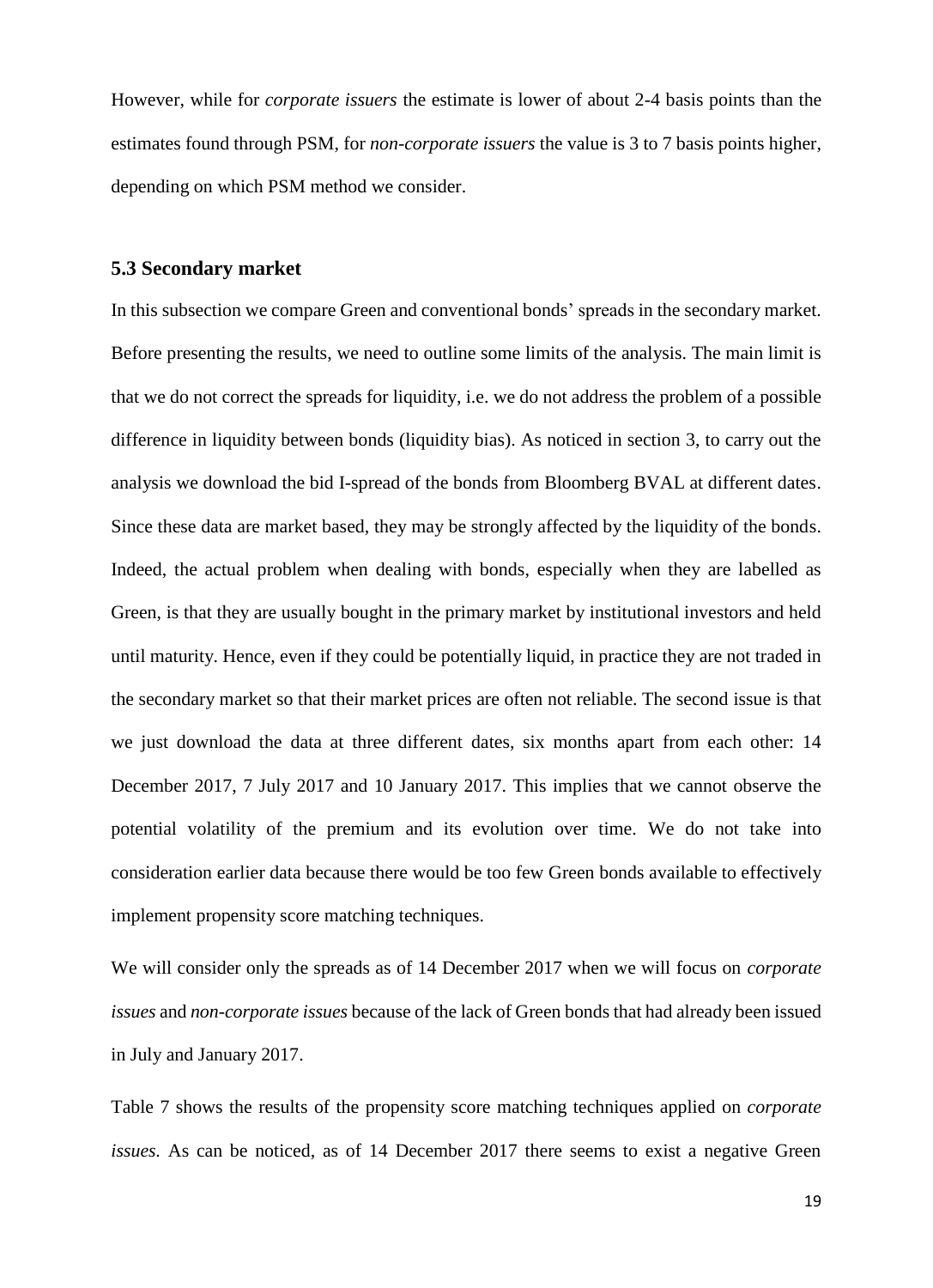premium of about -5 basis points. In particular, the ATT ranges from -3.8 (Kernel matching) to

-7.6 basis points (radius matching with r equal to 0,05%).

## TABLE 7

#### *Secondary market spreads treatment effects*

|                           | Sample1 - 14 December 2017         |                                    |                                    |                                   |                                                                                                                                                                                                                                           |                    |
|---------------------------|------------------------------------|------------------------------------|------------------------------------|-----------------------------------|-------------------------------------------------------------------------------------------------------------------------------------------------------------------------------------------------------------------------------------------|--------------------|
| Matching:                 | Neighbours<br>matching<br>$(NN=8)$ | Neighbours<br>matching<br>$(NN=5)$ | Neighbours<br>matching<br>$(NN=3)$ | Radius<br>matching<br>$(r=0.001)$ | Radius<br>matching<br>$(r=0.0005)$                                                                                                                                                                                                        | Kernel<br>matching |
| <b>ATT</b>                | $-5.3835*$                         | $-5.7496*$                         | $-6.0403*$                         | $-5.3254$                         | $-7.6081**$                                                                                                                                                                                                                               | $-3.7479$          |
| Std. Err.                 | 2.9694                             | 3.1301                             | 3.4593                             | 3.4189                            | 3.6575                                                                                                                                                                                                                                    | 3.1441             |
| # treated                 | 118                                | 118                                | 118                                | 117                               | 114                                                                                                                                                                                                                                       | 118                |
| # untreated               | 544                                | 393                                | 257                                | 1511                              | 988                                                                                                                                                                                                                                       | 2799               |
| Sample1 - 7 July 2017     |                                    |                                    |                                    |                                   |                                                                                                                                                                                                                                           |                    |
| Matching:                 | Neighbours<br>matching<br>$(NN=8)$ | Neighbours<br>matching<br>$(NN=5)$ | Neighbours<br>matching<br>$(NN=3)$ | Radius<br>matching<br>$(r=0.001)$ | Radius<br>matching<br>$(r=0.0005)$                                                                                                                                                                                                        | Kernel<br>matching |
| <b>ATT</b>                | $-12.6903***$                      | $-13.7331***$                      | $-13.4411***$                      | $-10.5077**$                      | $-13.8539***$                                                                                                                                                                                                                             | $-9.1069***$       |
| Std. Err.                 | 2.4451                             | 2.9662                             | 2.9687                             | 4.4314                            | 5.1945                                                                                                                                                                                                                                    | 3.6512             |
| # treated                 | 93                                 | 93                                 | 93                                 | 91                                | 84                                                                                                                                                                                                                                        | 93                 |
| # untreated               | 433                                | 301                                | 206                                | 1449                              | 969                                                                                                                                                                                                                                       | 2307               |
| Sample1 - 10 January 2017 |                                    |                                    |                                    |                                   |                                                                                                                                                                                                                                           |                    |
| Matching:                 | Neighbours<br>matching<br>$(NN=8)$ | Neighbours<br>matching<br>$(NN=5)$ | Neighbours<br>matching<br>$(NN=3)$ | Radius<br>matching<br>$(r=0.001)$ | Radius<br>matching<br>$(r=0.01)$                                                                                                                                                                                                          | Kernel<br>matching |
| <b>ATT</b>                | $-11.2795**$                       | $-10.9044**$                       | $-11.5484**$                       | $-10.7148*$                       | $-9.0500*$                                                                                                                                                                                                                                | $-8.8365*$         |
| Std. Err.                 | 4.5088                             | 4.5872                             | 5.4508                             | 6.0463                            | 5.1661                                                                                                                                                                                                                                    | 5.0084             |
| # treated                 | 70                                 | 70                                 | 70                                 | 68                                | 70                                                                                                                                                                                                                                        | 70                 |
| # untreated               | 353                                | 240                                | 153                                | 832                               | 1726                                                                                                                                                                                                                                      | 1740               |
|                           |                                    |                                    |                                    |                                   | Notes: The ATT and Std. Err. figures are expressed in basis points. Columns refer to the different matching                                                                                                                               |                    |
|                           |                                    |                                    |                                    |                                   | methods: Nearest neighbour matching (NN 3,5,8); Radius ( $r = 0.001$ ) matching with 0.1% radius; Radius                                                                                                                                  |                    |
|                           |                                    |                                    |                                    |                                   | (r=0.0005) matching with 0.05% radius; Kernel matching. ATT is the Average Treatment effect on the Treated. #<br>treated (# untreated) is the number of treated (control) units. $(***)$ $(*)$ (*) indicate significance at the (1%) (5%) |                    |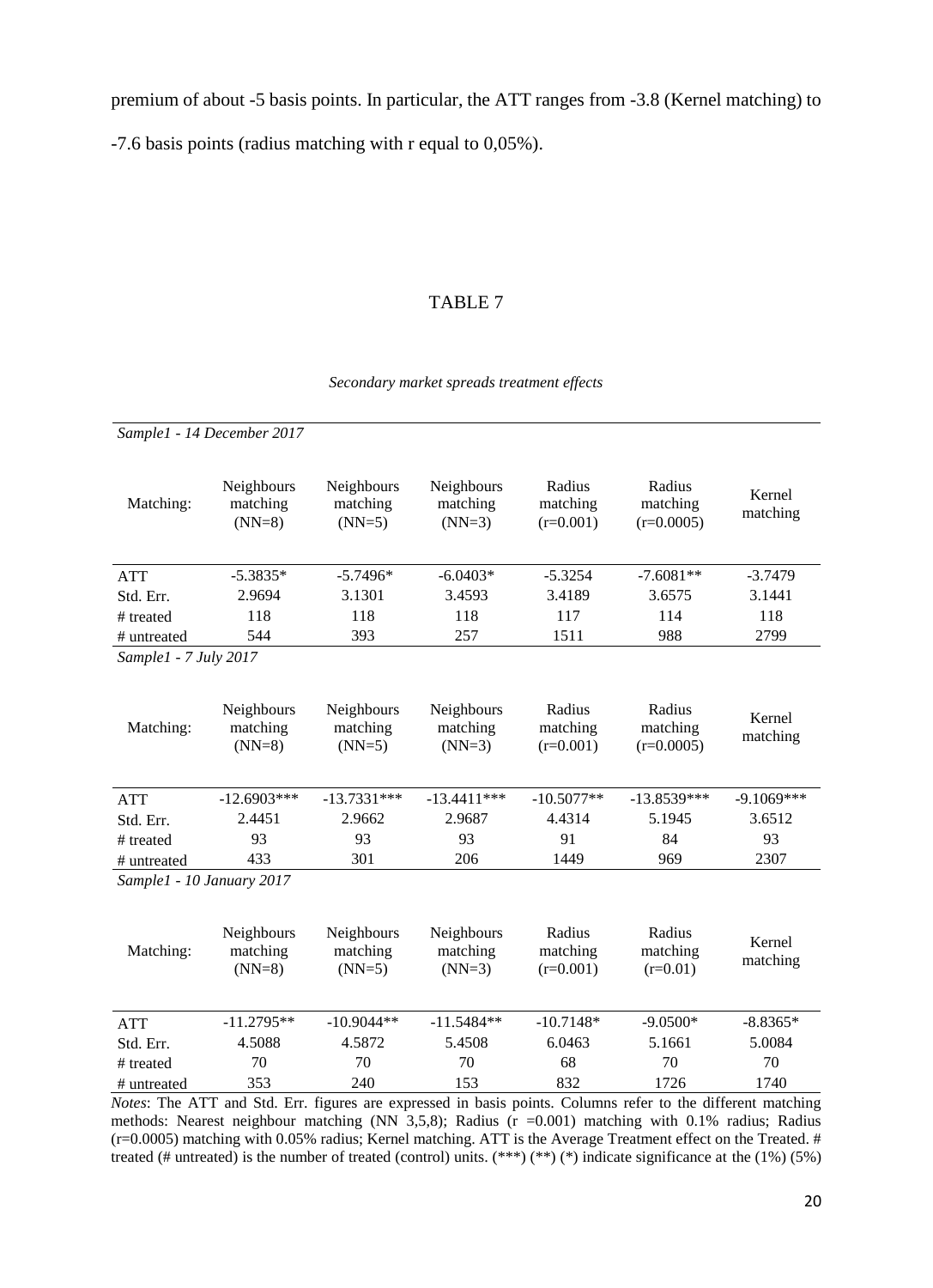(10%) level. In all estimations, a common probability support of the treated and control units is enforced in order to ensure better comparability of matched units.

The estimates of the average treatment effects are statistically significant at the 10% level using the nearest neighbours matching and the radius matching with r equal to 0,05%, while "flat pricing" cannot be rejected when the Kernel matching and the radius matching with r equal to 0,1% are applied. However, the balancing property of the propensity score for *Sample1* are not completely satisfied. Conversely, Balancing properties are satisfied when *the two sub-samples* are considered; the results are presented in Table 8.

#### TABLE 8

|                       | Sample2 - 14 December 2017         |                                    |                                    |                                  |                                   |                    |
|-----------------------|------------------------------------|------------------------------------|------------------------------------|----------------------------------|-----------------------------------|--------------------|
| Matching:             | Neighbours<br>matching<br>$(NN=8)$ | Neighbours<br>matching<br>$(NN=5)$ | Neighbours<br>matching<br>$(NN=3)$ | Radius<br>matching<br>$(r=0.01)$ | Radius<br>matching<br>$(r=0.005)$ | Kernel<br>matching |
| <b>ATT</b>            | $-6.3983***$                       | $-6.5285**$                        | $-6.8388**$                        | $-7.7848$                        | $-8.0361$                         | $-7.9898$          |
| Std. Err.             | 2.2150                             | 2.5653                             | 2.6041                             | 6.6697                           | 7.9352                            | 5.8925             |
| # treated             | 43                                 | 43                                 | 43                                 | 39                               | 39                                | 43                 |
| # untreated           | 201                                | 145                                | 92                                 | 710                              | 608                               | 720                |
|                       | Sample3 - 14 December 2017         |                                    |                                    |                                  |                                   |                    |
| Matching:             | Neighbours<br>matching<br>$(NN=8)$ | Neighbours<br>matching<br>$(NN=5)$ | Neighbours<br>matching<br>$(NN=3)$ | Radius<br>matching<br>$(r=0.01)$ | Radius<br>matching<br>$(r=0.001)$ | Kernel<br>matching |
| <b>ATT</b>            | $-8.1224***$                       | $-9.2630***$                       | $-9.7928***$                       | $-7.9354**$                      | $-8.9207**$                       | $-7.6106**$        |
| Std. Err.             | 2.8486                             | 2.8785                             | 3.1063                             | 3.2113                           | 4.1932                            | 3.0290             |
| # treated             | 75                                 | 75                                 | 75                                 | 74                               | 71                                | 74                 |
| # untreated           | 319                                | 236                                | 155                                | 1942                             | 1134                              | 1963               |
| Sample3 - 7 July 2017 |                                    |                                    |                                    |                                  |                                   |                    |
| Matching:             |                                    |                                    |                                    |                                  |                                   | Kernel<br>matching |

#### *Secondary market spreads treatment effects*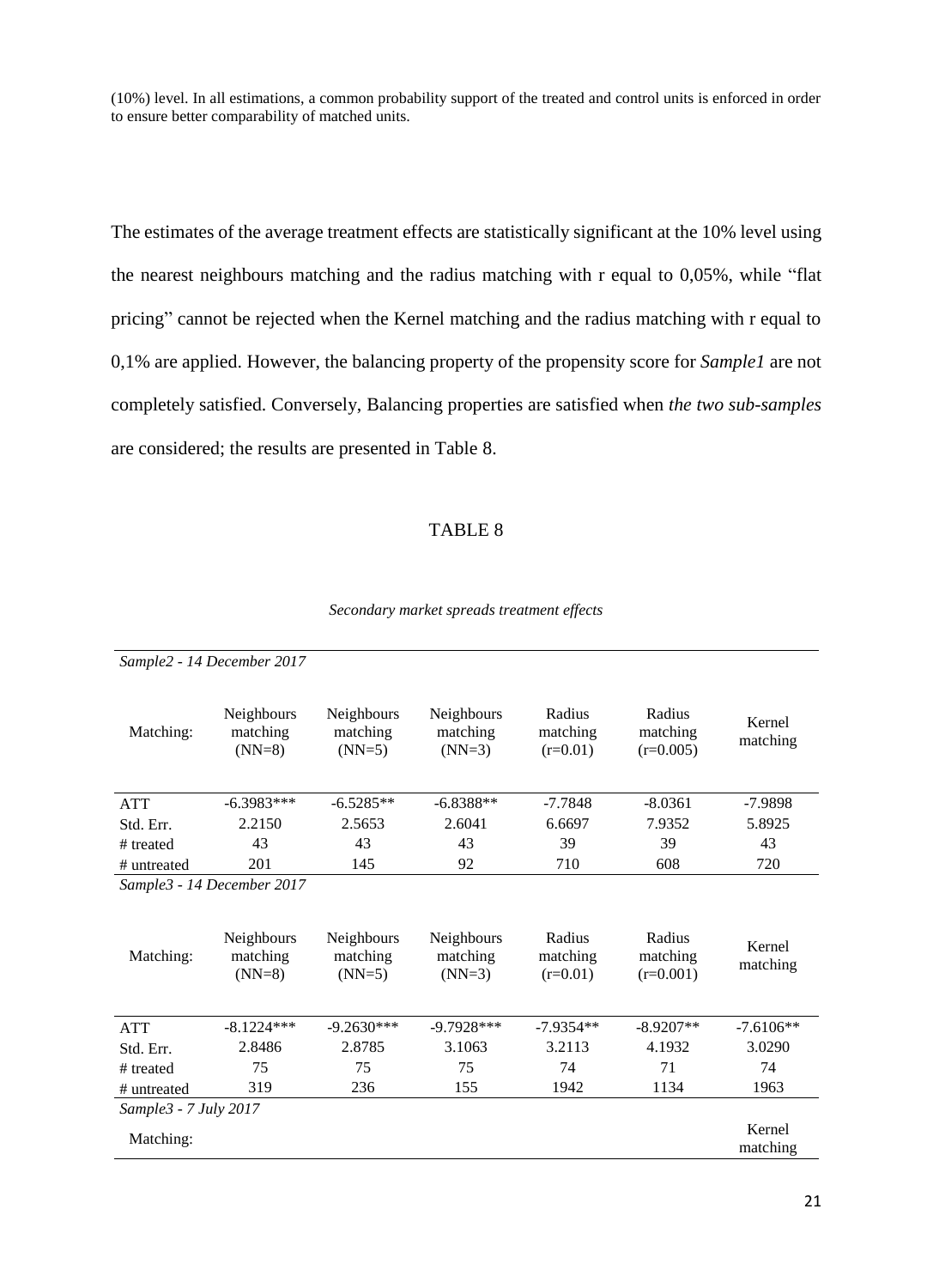|             | <b>Neighbours</b><br>matching<br>$(NN=8)$ | <b>Neighbours</b><br>matching<br>$(NN=5)$ | <b>Neighbours</b><br>matching<br>$(NN=3)$ | Radius<br>matching<br>$(r=0.005)$ | Radius<br>matching<br>$(r=0.01)$ |               |
|-------------|-------------------------------------------|-------------------------------------------|-------------------------------------------|-----------------------------------|----------------------------------|---------------|
| <b>ATT</b>  | $-13.1598***$                             | $-14.4105***$                             | $-13.8049***$                             | $-11.6023***$                     | $-10.3959***$                    | $-10.3287***$ |
| Std. Err.   | 3.5333                                    | 3.6376                                    | 4.2413                                    | 3.8061                            | 3.5815                           | 3.2994        |
| # treated   | 63                                        | 63                                        | 63                                        | 63                                | 63                               | 63            |
| # untreated | 358                                       | 204                                       | 130                                       | 1731                              | 1807                             | 1811          |

*Notes*: The ATT and Std. Err. figures are expressed in basis points. Columns refer to the different matching methods: Nearest neighbour matching (NN 3,5,8); Radius ( $r = 0.01$ ) matching with 1.0% radius; Radius ( $r = 0.001$ ) matching with 0.1% radius; Kernel matching. ATT is the Average Treatment effect on the Treated. # treated (# untreated) is the number of treated (control) units.  $(**)(*)$   $(*)$  indicate significance at the (1%) (5%) (10%) level. In all estimations, a common probability support of the treated and control units is enforced in order to ensure better comparability of matched units.

As of 14 December 2017, the ATT for corporations is estimated to be between -7.6 basis points (kernel matching) and -9.8 basis points (NN 3), while the ATT for the other issuers is estimated to be between -10.3 basis points (kernel matching) and 14.4 basis points (NN5). in both cases, the ATTs estimated through the nearest neighbours matching are statistically significant at least at the 5% level. On the contrary, radius and kernel matching gives very high standard errors when the *corporate issuers* subsample is analysed so that we cannot say that the corresponding ATTs are statistically different from zero.

As of 7 July 2017 and 10 January 2017, the ATTs are respectively between -9.1 basis points and -13.9 basis points, and between -8.8 basis points and -11.5 basis points. Notably, all the matching methods but the radius matching  $(r=0.1\%)$  give estimates of the ATT significant at the 1% level when implemented on the data of July. On the other hand, in January the estimates are significant at the 5% level when using nearest neighbours matching and statistically different from zero with a confidence level of 10% when using radius and Kernel matching. These findings seem to confirm that the Green label does have an impact on the bonds yields also in the secondary market, even if lower than in the primary market. The presence of a Green premium in the secondary market is in line with the majority of the literature (Barclays 2015, CBI 2016, Bloomberg 2017, Zerbib 2017, Morgan Stanley 2017). Moreover, looking at the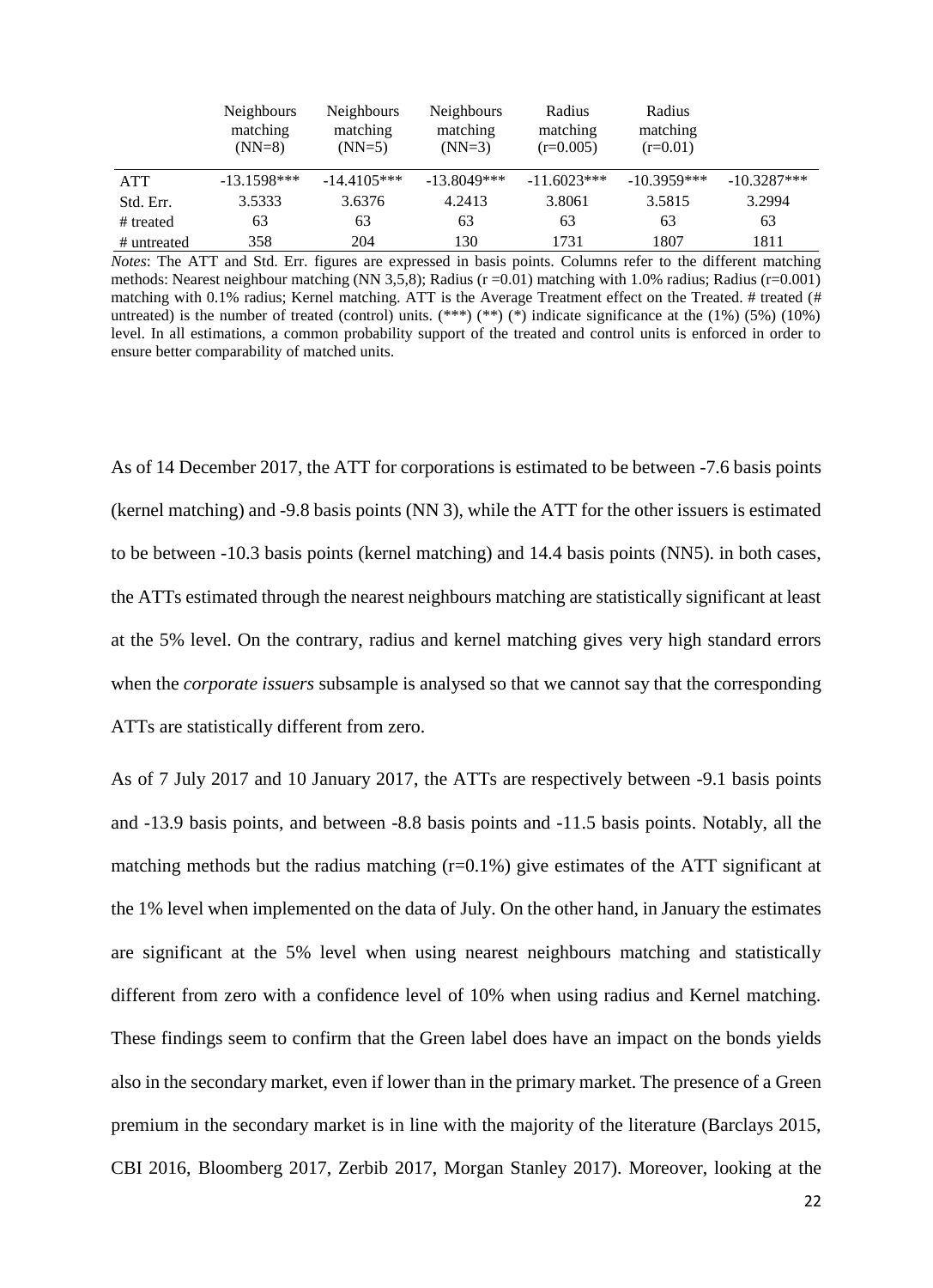difference between the ATT of December and the ones of July and January the question whether the Green premium changes over time as the market grows and evolves arises. A possible explanation of that difference is that, as the supply of Green bonds is surging, the demand is not growing at the same pace, so that the yields of Green bonds tend to converge towards those of their conventional peers. In theory, this should also be reflected in the primary market spreads, but with a PSM approach such a change cannot be spotted, especially considering the scarcity of data available.

Another possible explanation is that the difference is due to the volatility of the bonds' Green premiums. As already noted in section 2, Natixis (2017) has studied the trend of the Green premiums between October 2016 and March 2017 of the EIB Green bonds and has shown that these are quite volatile; for example, the Green premium of the Nov-26 Green bond issued under the "Climate Awareness Program" was around -7 basis points in January 2017, -3/4 basis points in March 2017 and -2 basis points in April 2017. In any case, our analysis suggests that Euro-denominated Green bonds trade at significantly lower yields than conventional bonds in the secondary market.

## **7. Conclusion**

In this paper we investigate the existence of a Green bond premium in the Euro-denominated primary market through a propensity score matching approach. The Green bond premium is defined as the difference between the actual spread achieved by Green bonds at issuance and the spread that these would have achieved if they had been conventional bonds. In other words, the main goal of this research is to understand if Green bonds can represent an effective instrument for achieving a lower cost of capital for organizations that need to finance or refinance Green projects. To accomplish our objective and to ensure high-quality data, we analyse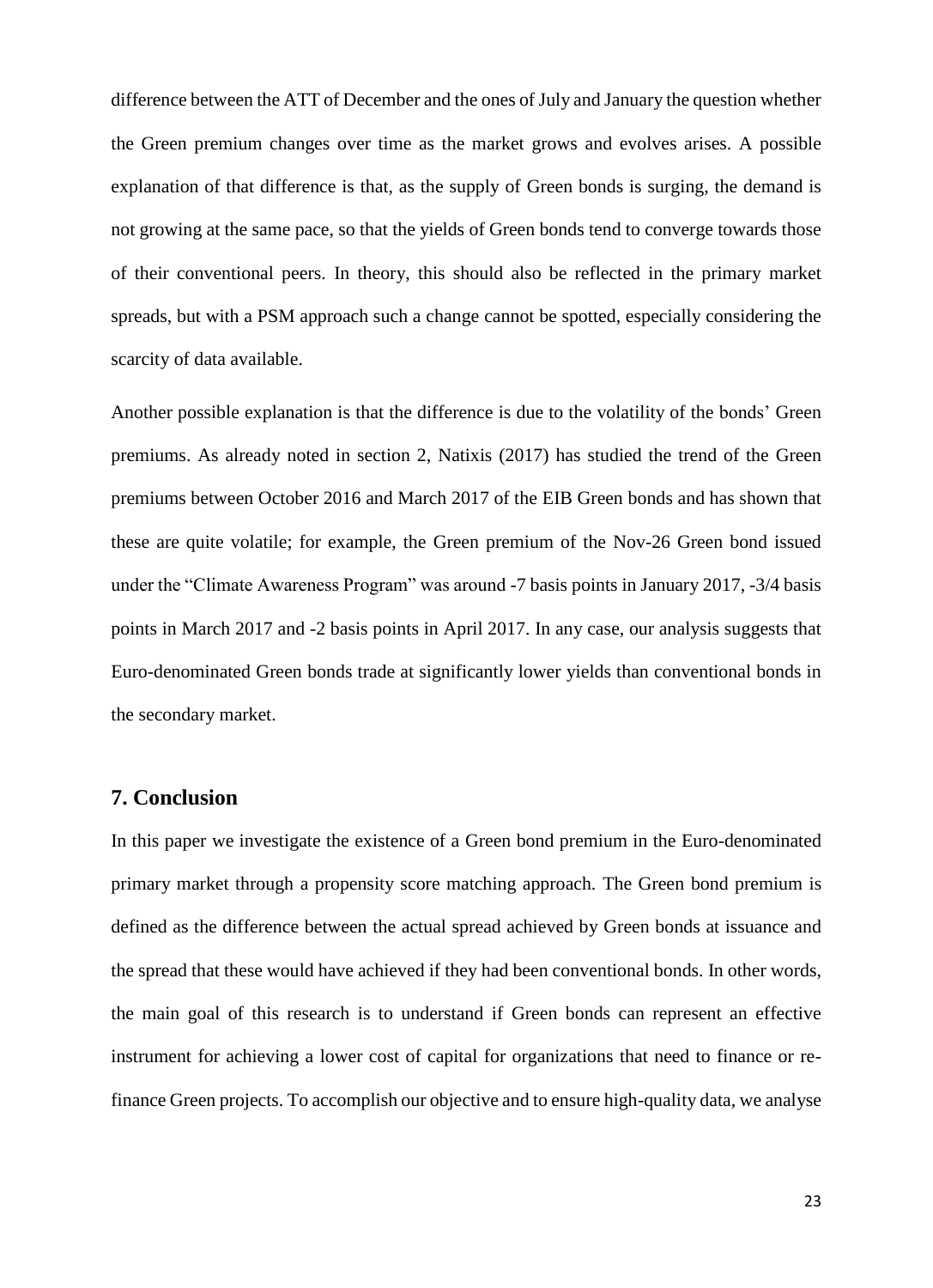a sample of 121 fixed-rate, Euro-denominated bonds issued by some of the most active issuers worldwide and priced (at issuance) on the Euro mid-swap rate.

We show that there exist a Green premium on the primary market and that it is negative and statistically significant. in particular, the Green bond premium is estimated to be around -17/18 basis points when the whole sample is considered, around -20/21 basis points when the focus only on bonds issued by corporations, and around -15 basis points when all issuers but corporations are taken into consideration.

Such a premium is significant relative to the potential costs of getting the Green label or rating; the Climate Bonds Initiative, for instance, asks a flat fee equal to 0.1 basis points of the issue value in order to certificate the Green label (although it also requires the engagement of thirdparty that verifies all the reports and procedures). Moreover, even if the Green assessment were as expensive as normal credit ratings, it would cost up to 3-5 basis points (White 2002), which is still far lower than the Green premium that we estimate. Overall we show that the market factor a premium in the pricing of green bonds and therefore they are relatively more convenient for issuers.

## **References**

Pan W. & Bai H. (2015). *Propensity score analysis, Concepts and Issues*. New York: The Guilford Press.

Barclays (2015). *The Cost of Being Green*. Credit Research.

Batthacharya A. *et al*. (2016). *Framework for assessing the role of sustainable infrastructure*. Brookings Instituion, Washington DC.

Bauer, R. & Hann, D. (2010). *Corporate environmental management and credit risk*. Working paper . URL: https://papers.ssrn.com/sol3/papers.cfm?abstract\_id=1660470

Bloomberg (2017). *Investors are willing to pay a "Green" premium*. Bloomberg New Energy Finance report.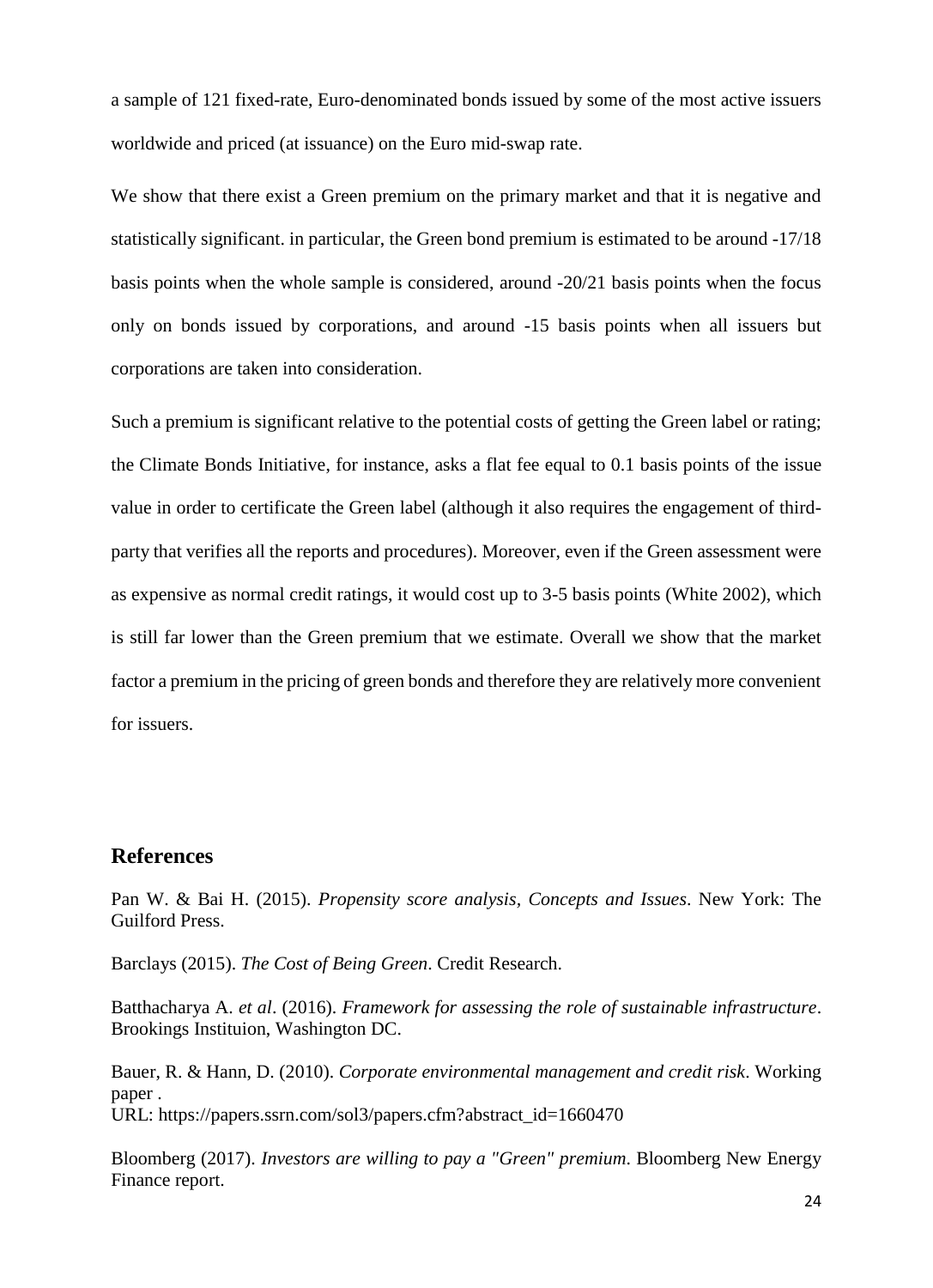Caliendo, M. & Kopeining, S. (2005). *Some Practical Guidance for the Implementation of Propensity Score Matching*. IZA DP No. 1588

Carney, M. (2015). *"Breaking the tragedy of the horizon - climate change and financial stability"*. speech given at Lloyd's of London, 29 September.

Climate Bonds Initiative (2016). *Green bond pricing in the primary market: January 2016 - March 2017*.

Climate Bonds Initiative (2018). *Green Bond Highlights 2017*. URL: https://www.climatebonds.net/files/reports/cbi-green-bonds-highlights-2017.pdf

French Treasury (2015). Decree no. 2015-1850. URL: https://www.legifrance.gouv.fr/eli/decret/2015/12/29/2015-1850/jo/texte

Ge, W. & Liu, M. (2015). *Corporate social responsibility and the cost of corporate bonds*. Journal of Accounting and Public Policy 34 (6), 597–624.

Hirtenstein, A. (2017). *Evidence Mounts for Green Bonds Outperforming Conventional: HSBC.*  Bloomberg Markets, 5 September 2017.

URL: *https://www.bloomberg.com/news/articles/2017-09-05/evidence-mounts-for-Greenbonds-outperforming-conventional-hsbc*

I4CE (2016). *Enhancing Green bonds' contribution to the low-carbon and climate resilient transition*. Institute for Climate Economics.

Ibikunle, G. & Steffen, T. (2015). *European Green Mutual Fund Performance: A Comparative Analysis with their Conventional and Black Peers*. Journal of Business Ethics.

IIGCC (2017). *Implementing the Paris Agreement: Increasing engagement and driving disclosure*. 2017 Year in Review.

URL: https://www.climatebonds.net/market/investor-appetite

Karpf, A. & Mandel, A. (2017). *Does it pay to be Green?* Working Paper.

Kovner, A. & Wei, C. (2014). *The Private Premium in Public Bonds*. Federal Reserve Bank of New York No. 553.

KPMG Advisory N.V. (2016). *Mainstreaming the green bond market: pathway towards common standards*.

Menz, K. (2010). *Corporate social responsibility: is it rewarded by the corporate bond market? A critical note*. Journal of Business Ethics 96, 117–134.

Morgan Stanley (2017). *Why We Think Green Bonds Will Continue to Grow: A Primer.* Morgan Stanley report. URL:<https://www.morganstanley.com/ideas/Green-bond-boom>

Natixis (2017). *Is the EIB paving the way for a "Green Premium"?* Natixis Report.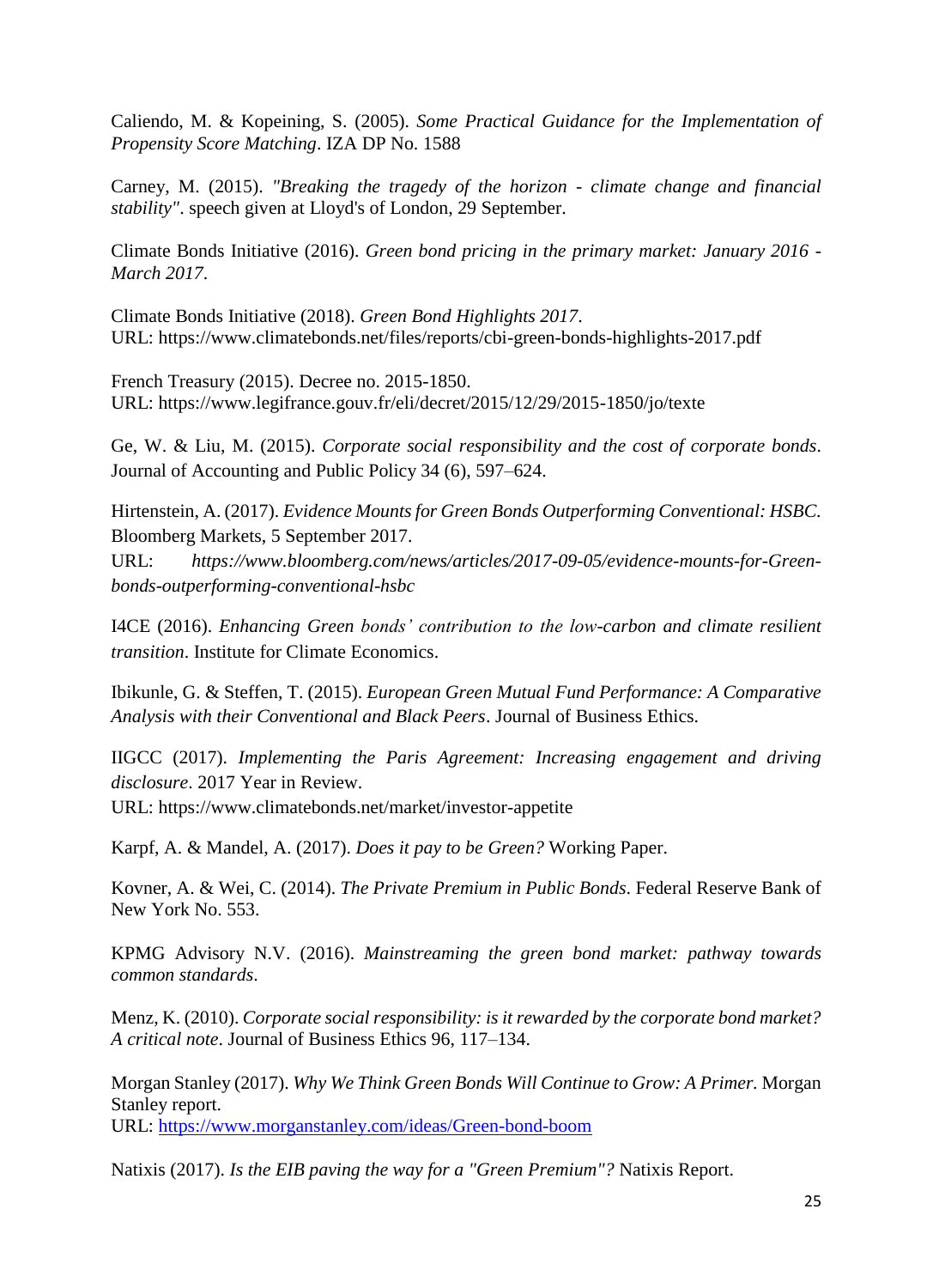OECD (2015). *Mapping Channels to Mobilise Institutional Investment in Sustainable Energy*. Green Finance and Investment, OECD Publishing, Paris .

URL: https://www.oecd.org/g20/topics/energy-environment-Green-growth/mappingchannels-to-mobilise-institutional-investment-in-sustainable-energy-9789264224582-en.htm

OECD (2017a). *Green bonds: Mobilising Bond Markets for a low-carbon transition,* Green Finance and Investments. OECD Publishing, Paris.

URL: http://www.oecd.org/env/mobilising-bond-markets-for-a-low-carbon-transition-9789264272323-en.htm

OECD (2017b). *Investing in Climate, Investing in Growth*. OECD Publishing, Paris. URL: https://www.oecd.org/environment/cc/g20-climate/synthesis-investing-in-climateinvesting-in-growth.pdf

Oikonomou, I., Brooks, C. & Pavelin, S. (2014). *The effects of corporate social performance on the cost of corporate debt and credit ratings*. Financ. Rev. 49, 49-75.

Rosenbaum, P. R. & Rubin, D. B. (1983). *The central role of the propensity score in observational studies for causal effects*. Biometrika, Vol. 70, pp. 41–55.

Rosenbaum, P. R. & Rubin, D. B. (1984). *Reducing bias in observational studies using subclassification on the propensity score*. Journal of the American Statistical Association, Vol. 79, pp. 516–524.

Calder, A., Kolodzie, M. & Selot, V. (2017). *Green Bonds*. RBC Capital Markets. RBC Report.

Sean Kidney (2017). *Address by Climate Bonds CEO Sean Kidney to Luxembourg Stock Exchange*. Climate Bonds Initiative, Luxembourg.

URL: https://www.climatebonds.net/address-climate-bonds-ceo-sean-kidney-luxembourgstock-exchange

Smith, J. & Todd, P. (2005). *Does Matching Overcome LaLonde's Critique of Nonexperimental Estimators?*. Journal of Econometrics, 125(1-2), 305-353.

Stellner, C., Klein, C. & Zwergel, B. (2015). *Corporate social responsibility and Eurozone corporate bonds: The moderating role of country sustainability*. Journal of Banking & Finance. 59, 538–549.

URL: 10.1016/j.jbankfin.2015.04.032.

The new climate economy (2016). *The sustainable infrastructure imperative*. The new climate economy report. URL: http://newclimateeconomy.report/2016/

United Nations (1992). United Nations Framework Convention on Climate Change, article 2. URL:<https://unfccc.int/resource/docs/convkp/conveng.pdf>

United Nations / Framework Convention on Climate Change (2015). Adoption of the Paris Agreement, 21st Conference of the Parties, Paris: United Nations.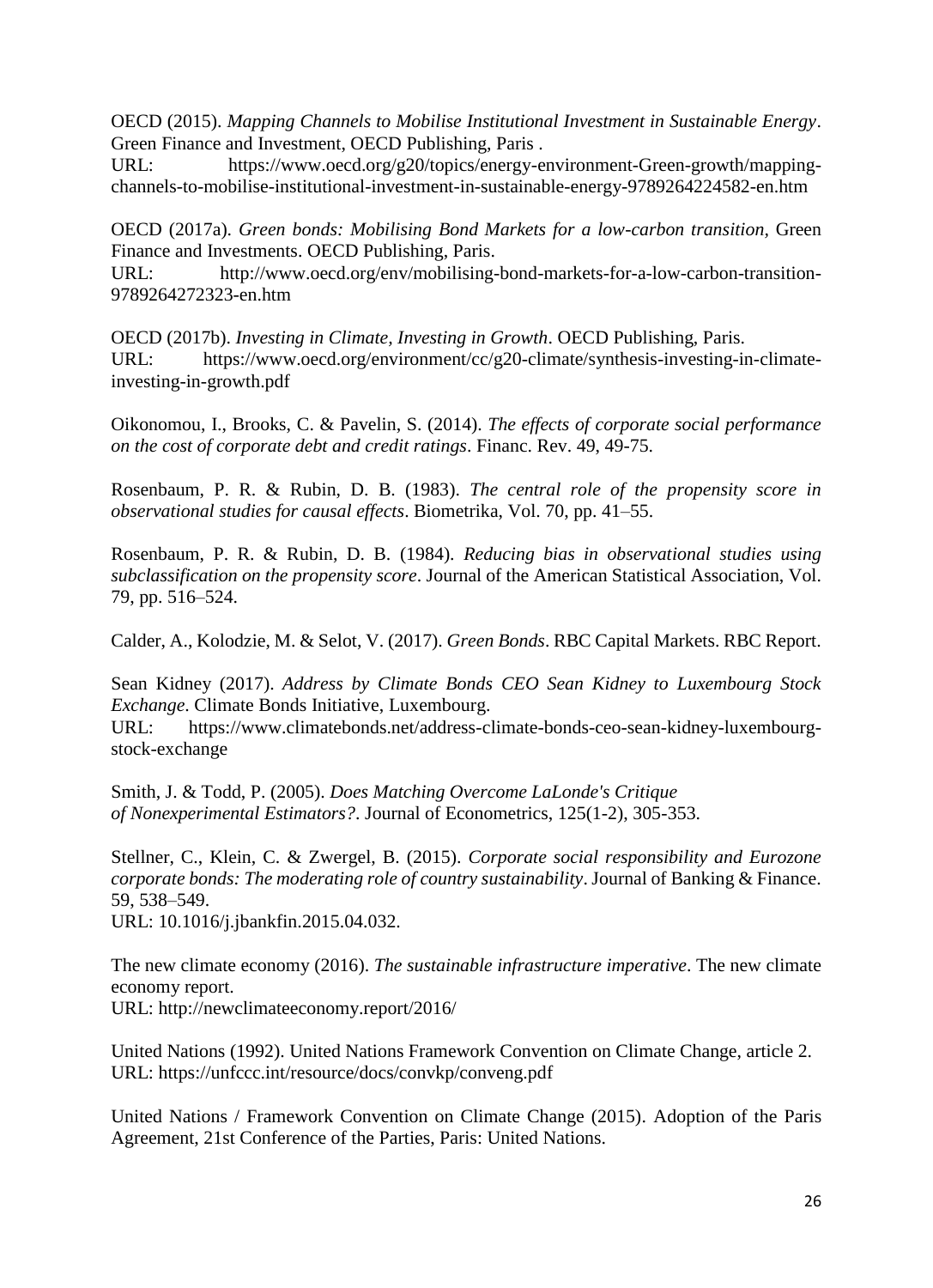UNEP (2016). *Delivering a Sustainable Financial System in India*. UNEP Inquiry - Federation of Indian Chambers of Commerce and Industry. [URL:http://unepinquiry.org/wp](http://unepinquiry.org/wp-content/uploads/2016/04/Delivering_a_Sustainable_Financial_System_in_India.pdf)[content/uploads/2016/04/Delivering\\_a\\_Sustainable\\_Financial\\_System\\_in\\_India.pdf](http://unepinquiry.org/wp-content/uploads/2016/04/Delivering_a_Sustainable_Financial_System_in_India.pdf)

Wamser, G. (2014). *The Impact of Thin-Capitalization Rules on External Debt Usage – A Propensity Score Matching Approach*. Oxford bulletin of economics and statistics, 76, 5 (2014) 0305–9049.

White, L. (2002). *The credit rating industry: an industrial organisation analysis.* In *Ratings, Rating Agencies, and the Global Financial System,* ed. Levich, R. M., Reinhart, C. & Majnoni, G.. Boston: Kluwer.

Woetzel *et al*. (2016). *Bridging global infrastructure gaps*, McKinsey Global Institute. URL: https://www.un.org/pga/71/wp-content/uploads/sites/40/2017/06/Bridging-Global-Infrastructure-Gaps-Full-report-June-2016.pdf

## **Appendix**



## Appendix a

*Source*: Climate Bonds Initiative, Green Bond Highlights 2017.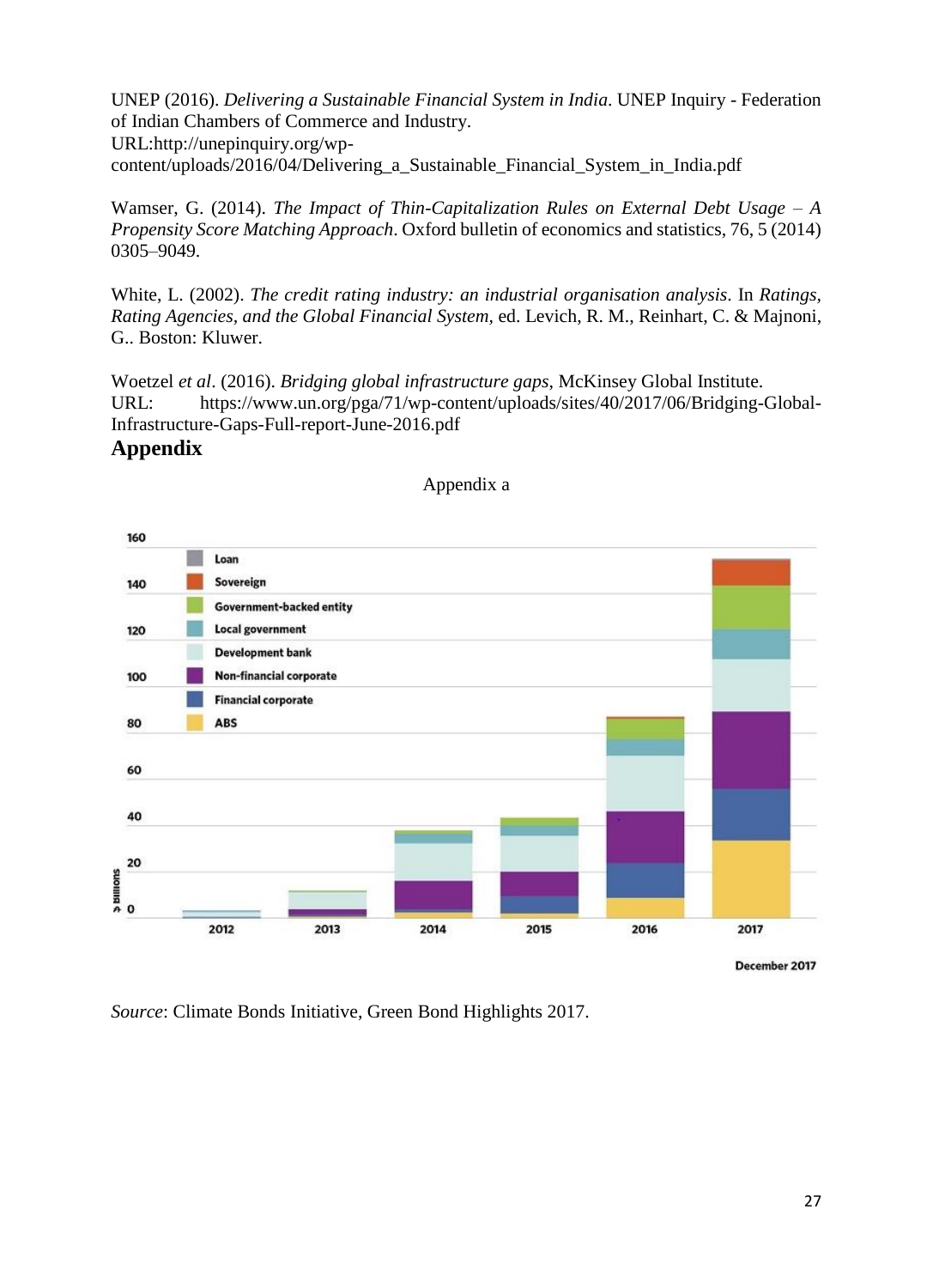# Appendix b

| Inferior   |       |     |       |
|------------|-------|-----|-------|
| of block   | Green |     |       |
| of pscore  | 0     | 1   | Total |
|            |       |     |       |
| 0          | 985   | 1   | 986   |
| .00625     | 499   | 5   | 504   |
| .0125      | 426   | 6   | 432   |
| .025       | 221   | 3   | 224   |
| .0375      | 183   | 9   | 192   |
| .05        | 173   | 10  | 183   |
| .075       | 122   | 27  | 149   |
| $\cdot$ 1  | 234   | 45  | 279   |
| $\cdot$ .2 | 88    | 15  | 103   |
| .4         | 3     | 0   | 3     |
|            |       |     |       |
| Total      | 2,934 | 121 | 3,055 |

*Inferior bound, number of treated and number of controls for each block*

# Appendix c

| Sample3 - Probability of treatment |             |  |
|------------------------------------|-------------|--|
|                                    | Logit       |  |
| Y 2014                             | 1.171917**  |  |
| Y 2015                             | 1.471078*** |  |
| Y 2016                             | 1.271122**  |  |
| Y 2017                             | 1.908739*** |  |